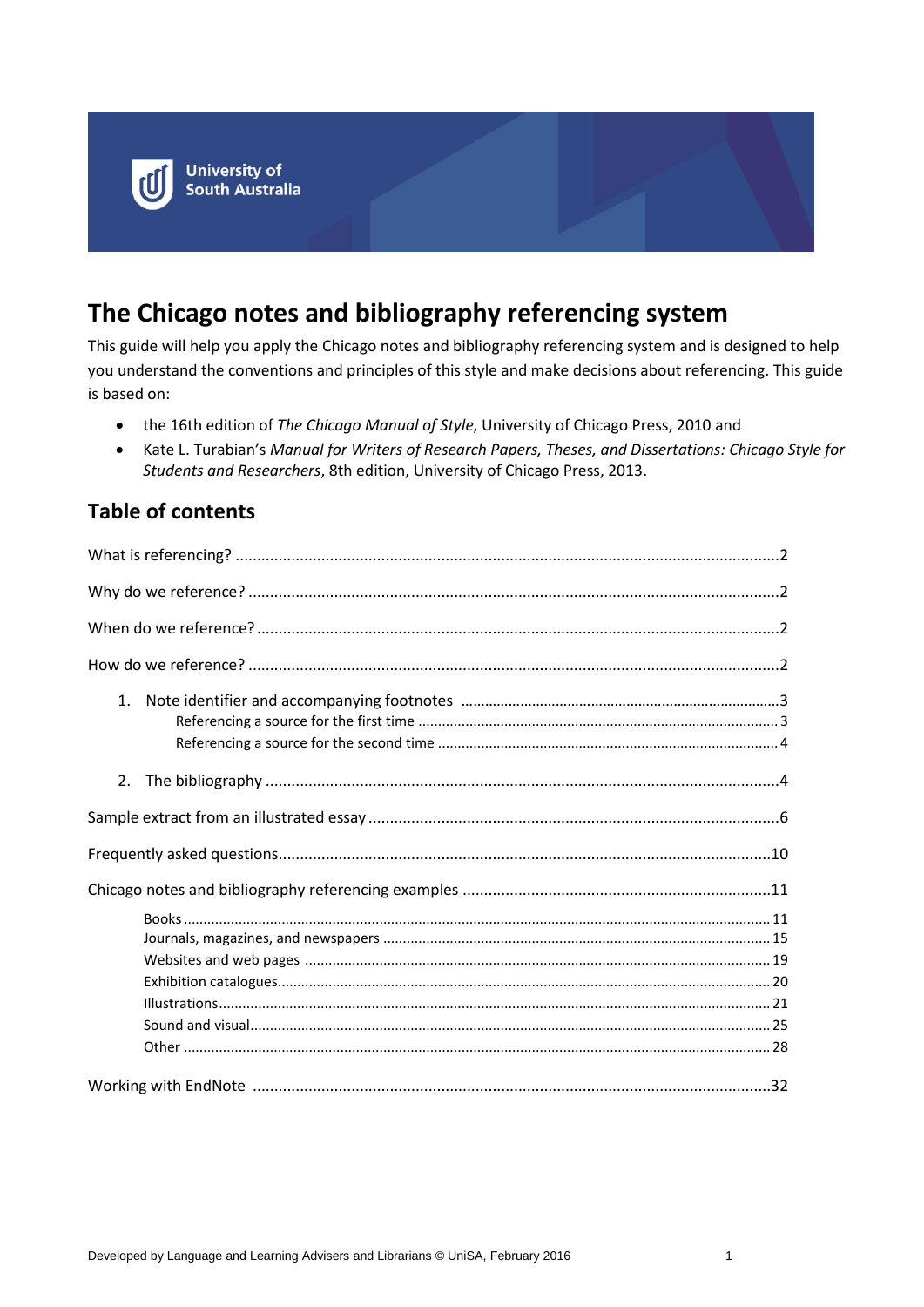## **What is referencing?**

Whenever you write an assignment at university, you will probably be expected to use information from different sources to support and develop your thinking. Referencing is a standard practice used in academic writing to show your reader *which ideas* you have gathered from other sources and *where* those ideas came from.

# **Why do we reference?**

It is important to show your reader that you have sought out expert, reliable sources to help support and develop your thinking, and this is done through referencing. The referencing in your assignment:

- demonstrates good research conduct
- shows the range of ideas and approaches you have found and thought about
- acknowledges the sources of those ideas
- tells your reader where they can locate those sources.

Referencing also helps you to avoid plagiarism. If you present someone else's ideas as if they are your own work, or use the exact same language they use without acknowledgment, you are committing plagiarism. Plagiarism can be unintentional due to poor referencing, but the consequences are always serious. Accurate referencing helps you to avoid this. For more information on avoiding plagiarism, visit <https://lo.unisa.edu.au/course/view.php?id=3839>

### When do we reference?

Every time you include words, ideas, images or information from a source – whether it's a website, book, or journal article – in your assignment, you must include an in-text reference to show that this content has been gathered from somewhere else. In-text references must be included whenever you:

- **paraphrase** someone else's ideas in your own words
- **summarise** someone else's ideas in your own words
- **quote** someone else's ideas in their exact words
- **copy** or **adapt** a diagram, table or any other visual material.

For each source that you reference in-text, you must also create an entry in the reference list at the end of the assignment.

## **How do we reference?**

There are **two** components to the Chicago notes and bibliography reference:

### 1. the **note-identifier** and **accompanying footnotes** in the **body of your assignment**:

Thompson explores a range of themes and ideas ...<sup>1</sup>

1. Jason Thompson, *Playing with Books: The Art of Upcycling, Deconstructing, and Reimagining the Book* (Beverly, MA: Quarry Books, 2010), 120.

### 2. the **bibliography**, at the **end of the assignment**:

Thompson, Jason. *Playing with Books: The Art of Upcycling, Deconstructing, and Reimagining the Book*. Beverly, MA: Quarry Books, 2010.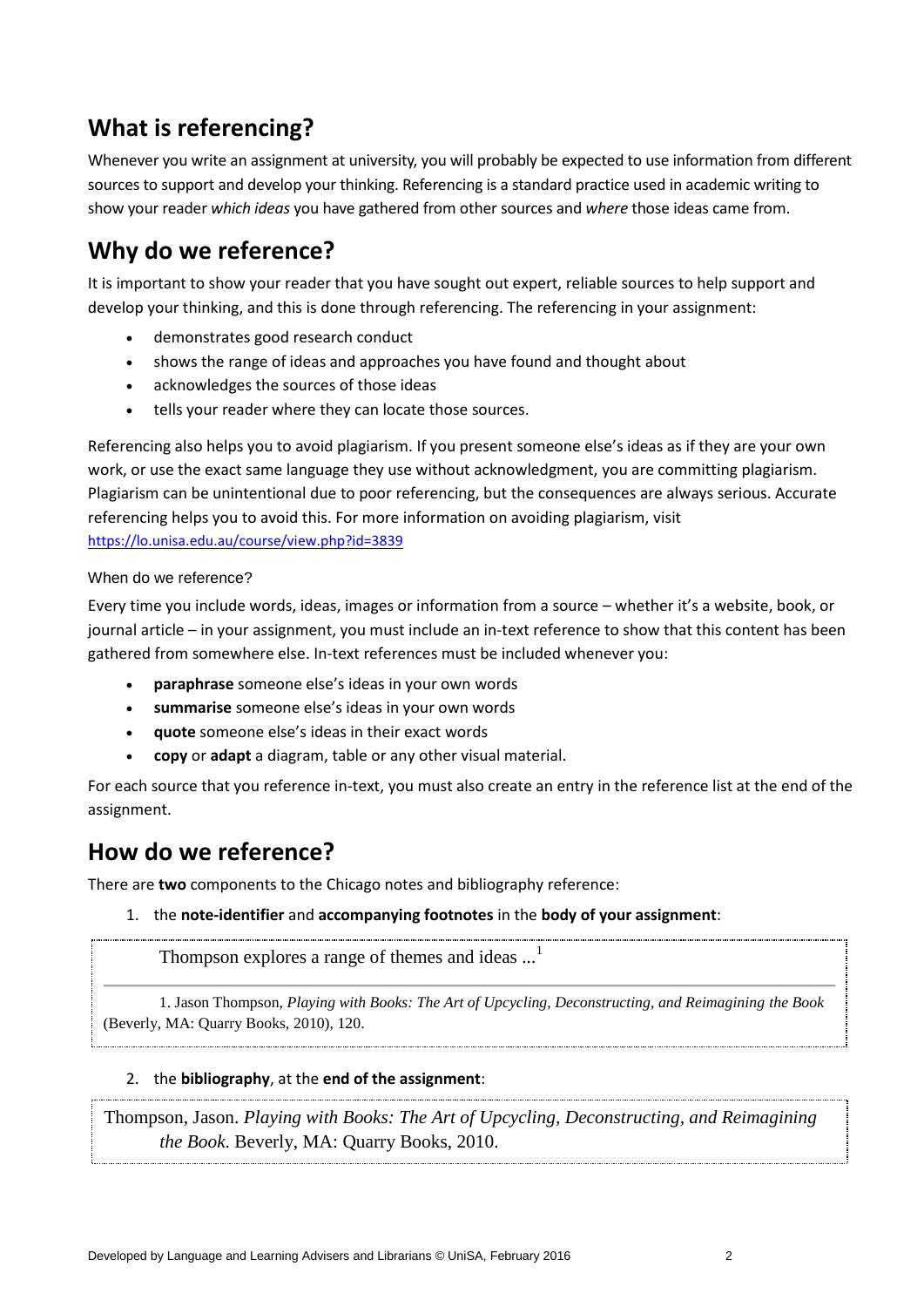## **1. Note identifier and accompanying footnotes**

An in-text reference is needed each time you refer to ideas or information from another source, and includes:

- a number, called a *note identifier*, within your text. *Note identifiers* start with the number 1 and follow consecutively throughout the text. These numbers are used to identify information that has been referenced. In your text the note identifiers are placed at the **end** of any quotes, paraphrases, summaries or copied tables, etc. They are written as **superscripted** (i.e. numbers slightly raised above the level of the text) Arabic numerals. These should be placed *after* punctuation marks (e.g. commas, full stops, inverted commas) except where reference is made to material appearing before a hyphen
- a *note identifier* listed at the bottom (or foot) of each page with relevant bibliographic details, called a *footnote.* The first line of the note should be indented to match the first line of the paragraphs in the body of your paper (1.27cm). Numbers can be either full sized and followed by a full stop, or superscripted. Single-space the notes and include a blank line between them. Set font size two points less than the body text. To adjust in Word, right click a footnote > Style > Footnote Text > Modify.

### **Including page numbers**

Page numbers are included when you:

- use a direct quote from a particular source
- summarise or paraphrase an idea from a particular page
- copy tables or figures, or present specific information like dates/statistics.

### **Referencing a source for the first time**

When a source is referenced for the **first time** you must provide full bibliographic details in the footnote.

### **Example: first time text referencing and footnotes**

#### **In the text of your assignment:**

To create interior environments, professional designers must engage in a process that involves research, understanding, idea generation, evaluation, and documentation. These are significant constants that exist in a changing world.<sup>1</sup>

\_\_\_\_\_\_\_\_\_\_\_\_\_\_\_\_\_\_\_\_\_\_\_\_\_\_\_\_\_\_\_\_\_\_\_\_\_\_\_\_\_\_\_\_\_\_\_\_\_\_\_\_\_\_\_\_\_\_\_\_\_\_\_\_\_\_\_\_\_\_\_\_\_\_\_\_

#### **Corresponding footnote:**

1. Maureen Mitton, *Interior Design Visual Presentation: A Guide to Graphics, Models, and Presentation Techniques,* 3rd ed. (Hoboken, NJ: John Wiley and Sons, 2008), 1.

If you wish to refer to more than one source to support a statement you have made, it is only necessary to use **one** note identifier. The bibliographic information about **each** source should then be given in the footnote.

### **Example: when several references are cited**

### **In the text of your assignment:**

Fabergé studied in Russia, Dresden, and Frankfurt, and his travels included visits to London, Florence, and Paris.<sup>10</sup>

**\_\_\_\_\_\_\_\_\_\_\_\_\_\_\_\_\_\_\_\_\_\_\_\_\_\_\_\_\_\_\_\_\_\_\_\_\_\_\_\_\_\_\_\_\_\_\_\_\_\_\_\_\_\_\_\_\_\_\_\_\_\_\_\_\_\_\_\_\_\_\_\_\_\_\_\_**

### **Corresponding footnote:**

10. Guido Gregorietti, *Jewelry: History and Techniques from the Egyptians to the Present* (Secaucus, NJ: Chartwell Books, 1979), 126; John Booth, *The Art of Fabergé* (London: Quantum Books, 2005), 10.

Sources are separated by a semi-colon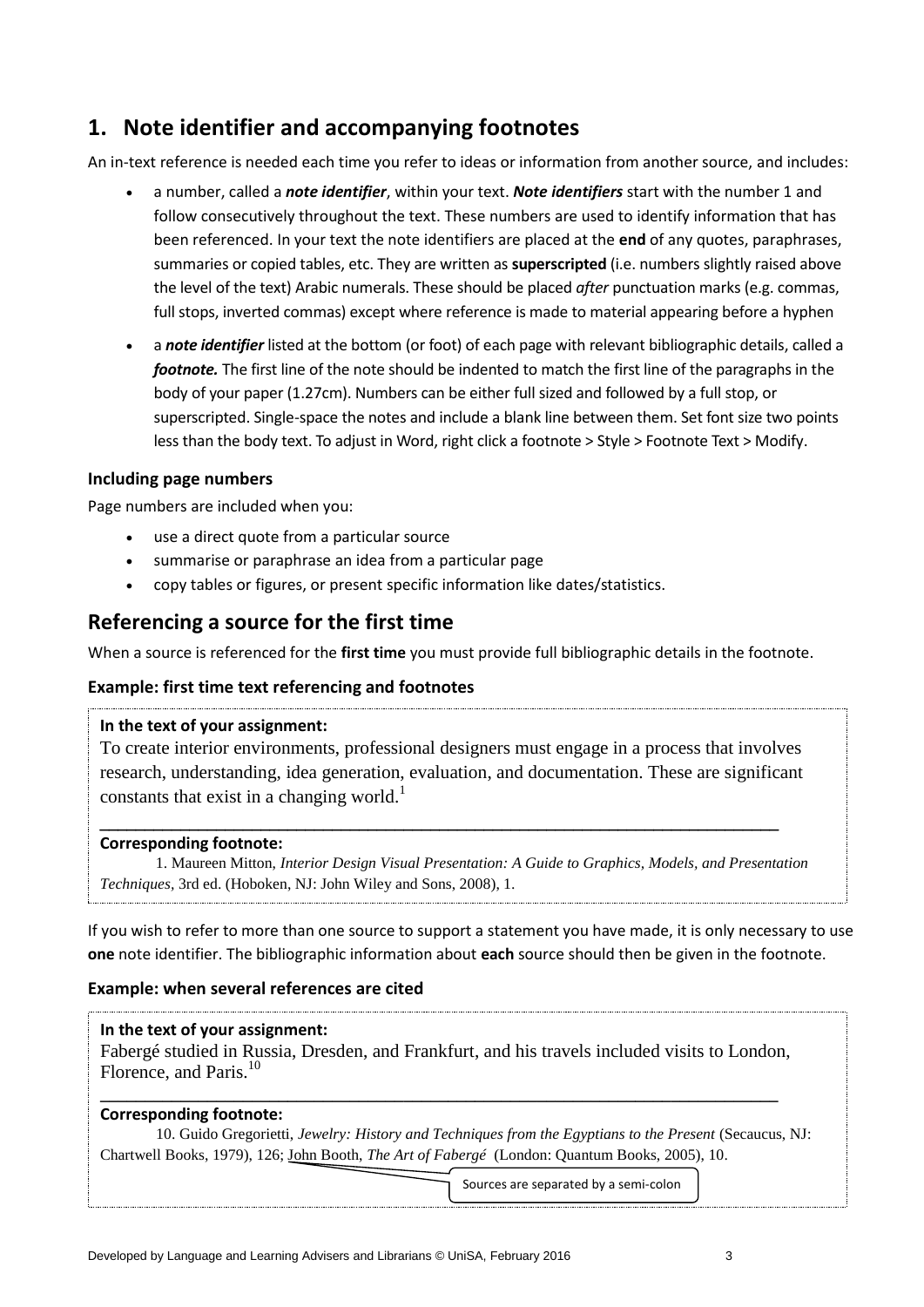## **Referencing a source for the second time**

If you are citing the same source as in the footnote **immediately** above and on the same page, use the term "Ibid." This is short for "ibidem", which in English means "in the same place." It can refer to the same page of the source (just write "Ibid.") or to a different one (write "Ibid.", and the page number). Avoid using "Ibid." as the first footnote on a page – use the short form instead (as in the second box, footnote 3, below).

7. David Bergman, *Sustainable Design: A Critical Guide*, Architecture Briefs (New York: Princeton Architectural Press, 2012), 165.

8. Ibid.

9. Ibid., 169.

If the source is being cited again **after** you have referred to other sources, use a **short form** of the reference in your footnotes as shown below at 3:

1. Douglas R. Seidler and Amy Korté, *Hand Drawing for Designers: Communicating Ideas through Architectural Graphics* (New York: Fairchild Books, 2010), 152.

2. Wayne Enstice and Melody Peters, *Drawing: Space, Form, and Expression*, 4th ed. (Boston: Pearson, 2012), 50.

3. Seidler and Korté, *Hand Drawing*, 95.

4. Ibid., 101.

## **2. The bibliography**

Your bibliography is a complete, alphabetically arranged list of all sources used in your text. It is placed at the end of your assignment and is titled "Bibliography." The first line of each entry is set flush left and the rest indented 1.27 cm to match the first line of the paragraphs in the body of your paper ("flush-and-hang" style).

### **Example of a book**

The basic format required for books is:

Author's family name, Given name(s). *Title of Book.* Place of publication: Publisher, year. Electronic source details (if applicable).

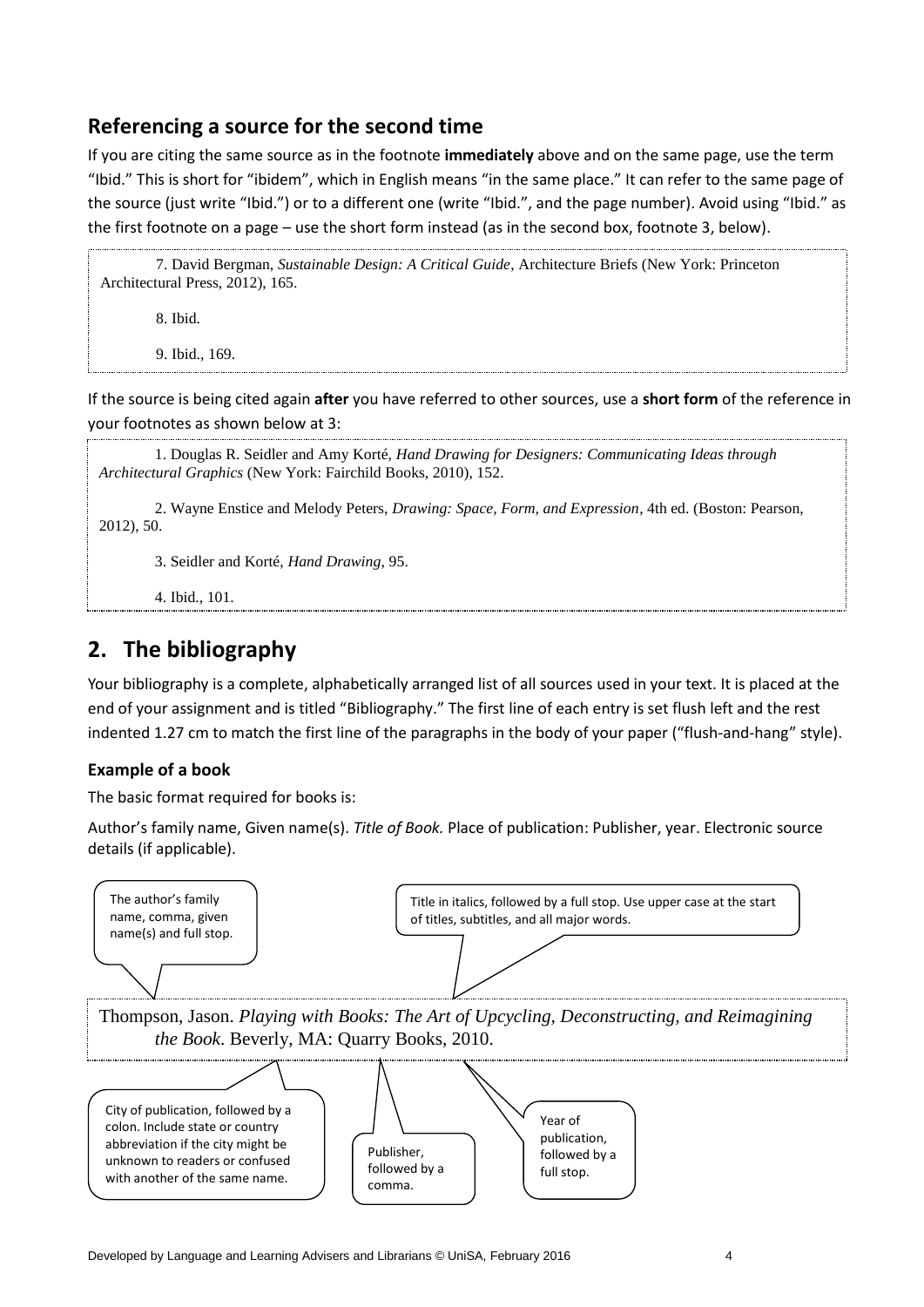### **Example of an academic journal article**

The basic format required for journal articles is:

Author's family name, Given name(s). "Title of Article." *Title of Journal* volume number, issue number (year of publication): page range. Electronic source details (if applicable).



### **Summary of differences between bibliographic details in the footnotes and in the bibliography:**

| <b>Bibliographic details in the footnotes</b>                                                                                      | Bibliographic details in the bibliography                                                                                                                                              |
|------------------------------------------------------------------------------------------------------------------------------------|----------------------------------------------------------------------------------------------------------------------------------------------------------------------------------------|
| The authors' names are written with the given<br>name(s) first.                                                                    | The first author's name is written with the family<br>name first, then given name, and any subsequent<br>authors with the given name first.                                            |
| The source references are listed in the order they<br>appear in the text.                                                          | The sources are listed in alphabetic order according to<br>the authors' family names.                                                                                                  |
| The source references are numbered.                                                                                                | The sources are not numbered.                                                                                                                                                          |
| The first line of the note should be<br>indented to match the first line of the paragraphs<br>in the body of your paper (1.27 cm). | The first line of each entry is set flush left and the rest<br>indented by 1.27 cm to match the first line of<br>the paragraphs in the body of your paper<br>("flush-and-hang" style). |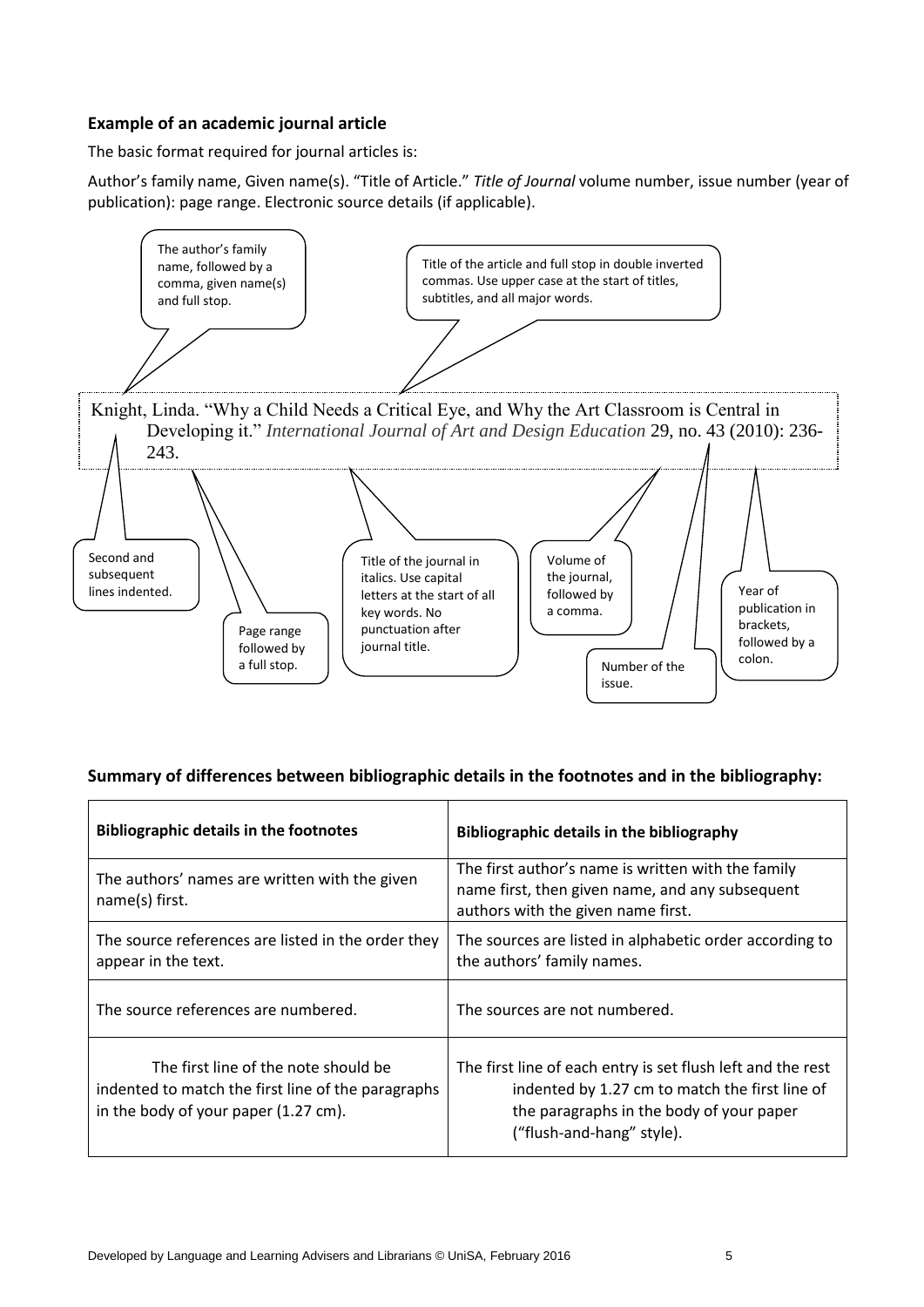#### **Sample extract from an illustrated essay**

This sample extract demonstrates the use of note identifiers, their accompanying footnotes, and how these references appear in the bibliography.

A variety of influences are reflected in Fabergé's jewellery pieces. Some of these influences came from Fabergé's training and studies in Russia, Dresden, and Frankfurt<sup>1</sup> and through his European Grand Tour which included London, Florence, and Paris.<sup>2</sup> His works also show influences from the Medici treasures in Florence, the Green Vaults Collection in Dresden, and the Russian Imperial Hermitage Museum and Winter Palace collections.<sup>3</sup> As a result. Fabergé's style of jewellery reflects designs and influences from numerous historical periods, such as Renaissance, Gothic, Baroque, eighteenth century, and Art Nouveau.<sup>4</sup> His craftsmen and workmasters, many who came from Finland, also had diverse backgrounds and specialisations which had considerable effect on the work that was produced.<sup>5</sup> His own skill as a craftsman and as a designer was developed through his work restoring ancient treasures from the Russian Imperial Hermitage Museum.<sup>6</sup> While Fabergé did obtain inspiration from numerous influences and sources, innovation in design was also evident in many of his jewellery pieces.

At the time, Fabergé's jewellery was considered innovative in design, choice of materials, and technique. When Fabergé took over the family business in 1870, Russia's goldsmiths and jewellers were producing "heavy and ostentatious"<sup>7</sup> work, or work where "ostentation and brilliance of effect had taken precedence over every other consideration."<sup>8</sup> In contrast, Fabergé's

3. Géza von Habsburg, "History of the House of Fabergé," in *Fabergé: Imperial Jeweller,* ed. Géza von Habsburg and Maria Lopato (London: Thames and Hudson, 1993), 22; Booth, *Art of Fabergé,* 31.

4. Booth, *Art of Fabergé,* 31; G. von Habsburg-Lothringen and Alexander von Solodkoff, *Fabergé: Court Jeweler to the Tsars* (New York: Rizzoli, 1979), 25.

5. Booth, *Art of Fabergé,* 55-59.

6. Maria Lopato, "New Insights into Fabergé from Russian Documents," in *Fabergé: Imperial Jeweller,* ed. Géza von Habsburg and Maria Lopato (London: Thames and Hudson, 1993), 56.

7. Swarbrick, *Jewellery*, 101.

8. A. Kenneth Snowman, *Fabergé: Lost and Found; The Recently Discovered Jewellery Designs from the St. Petersburg Archives* (London: Thames and Hudson, 1993), 12.

<sup>1.</sup> Janet Swarbrick, ed*., Jewellery* (London: New Burlington Books, 1996), 101; Alexander von Solodkoff, *Fabergé* (London: Pyramid, 1988), 11-12.

<sup>2.</sup> Guido Gregorietti, *Jewelry: History and Techniques from the Egyptians to the Present* (Secaucus, NJ: Chartwell Books, 1979), 126; John Booth, *The Art of Fabergé* (London: Quantum Books, 1990), 10.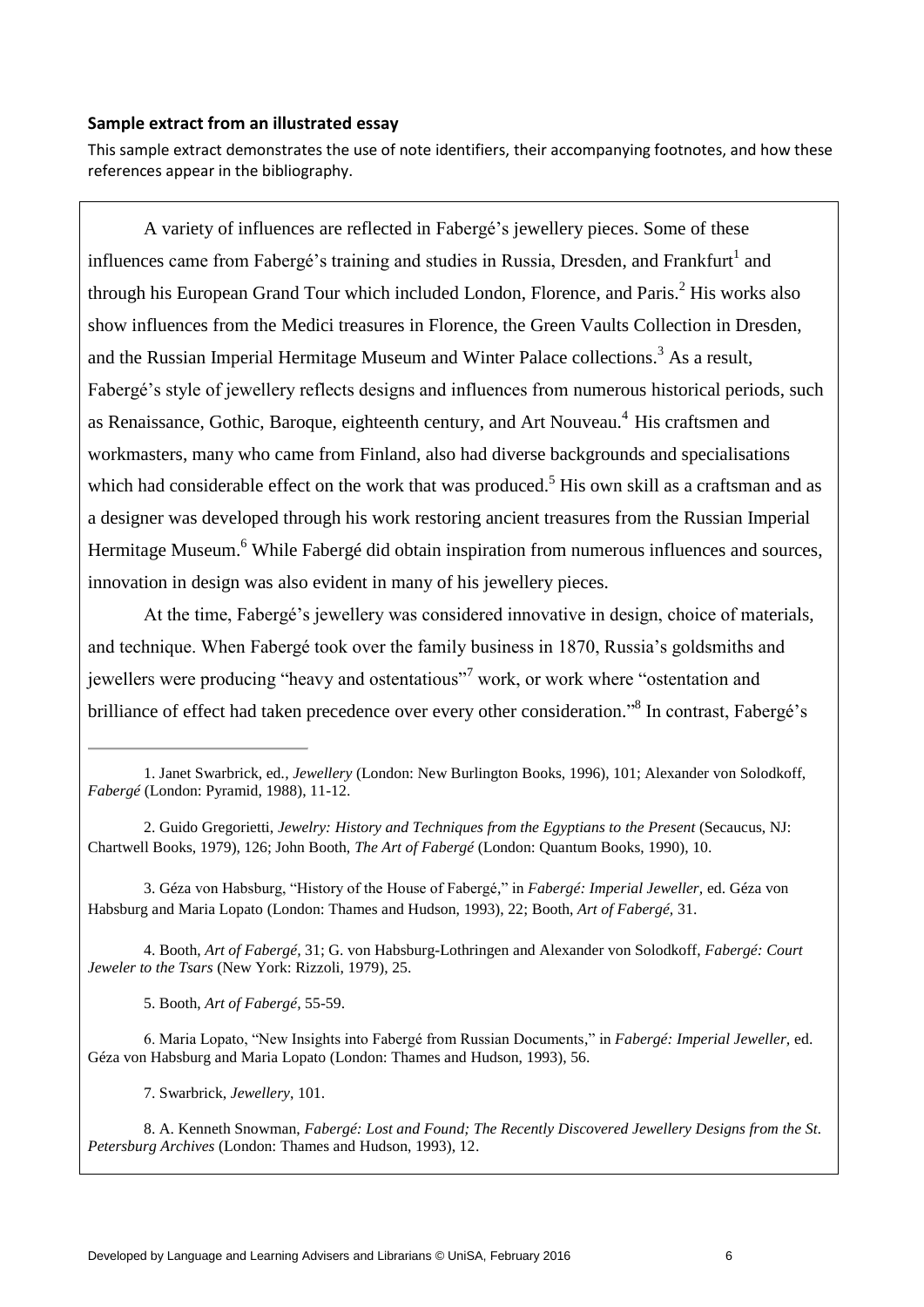work showed "restraint and understatement"<sup>9</sup> as he placed greater emphasis on the design of the object rather than the intrinsic value of the materials used.<sup>10</sup> This philosophy was reflected in his choice of materials.

Although Fabergé and his craftsmen utilised many expensive materials, especially for commissioned works, they also produced jewellery made from those less costly. Fabergé's material selection showed great innovation in choice, use of colour, and cut. Rose cut diamonds were used more often than brilliant cut ones, which were reserved for commissioned or Imperial works.<sup>11</sup> When Fabergé used rubies, sapphires, and emeralds they were usually cut *en cabochon*<sup>12</sup> or polished rather than shaped or facetted.<sup>13</sup> In contrast, less expensive and unconventional semiprecious stones such as moonstones, jade, star sapphires, and mecca-stones were used extensively.<sup>14</sup> Their incorporation in his work reflected Fabergé's desire to consider the aesthetic appeal of a piece of jewellery, and their inclusion, based on their effect, was another innovation in jewellery design. "Fabergé brought something completely new: he introduced colour into jewellery."<sup>15</sup> He used a greater variety of precious and semi-precious stones "than any other jeweller in history."<sup>16</sup> Silver, gold, platinum, and their alloys were all used along with platinised pieces.<sup>17</sup> At that time, platinum was an innovative metal to use as it was not yet hallmarked in Russia.<sup>18</sup> The technique of platinising pieces was not only practical but also economical.<sup>19</sup> "Using

9. Swarbrick, *Jewellery*, 101.

10. Ibid., 103.

11. A. Kenneth Snowman, *Fabergé: Jeweler to Royalty* (Washington, DC: Smithsonian Institution, 1983), 24.

12. Anita Mason and Diane Packer, *An Illustrated Dictionary of Jewellery* (New York: Harper and Row, 1974), 145.

13. von Habsburg-Lothringen and von Solodkoff, *Fabergé: Court Jeweler*, 95.

14. Mason and Packer, *Illustrated Dictionary*, 145.

15. von Solodkoff, *Fabergé*, 50.

16. Gregorietti, *Jewelry: History and Techniques*, 126.

17. Claire Phillips, *Jewelry: From Antiquity to the Present* (London: Thames and Hudson, 1996), 160.

18. Ibid.

19. Stephen R. Dale, "The Use of Platinum by Carl Fabergé: New Evidence from the Design Books of Holmström," *Platinum Metals Review* 37, no. 3 (1993): 160, http://www.platinummetalsreview.com/pdf/pmr-v37-i3- 159-164.pdf.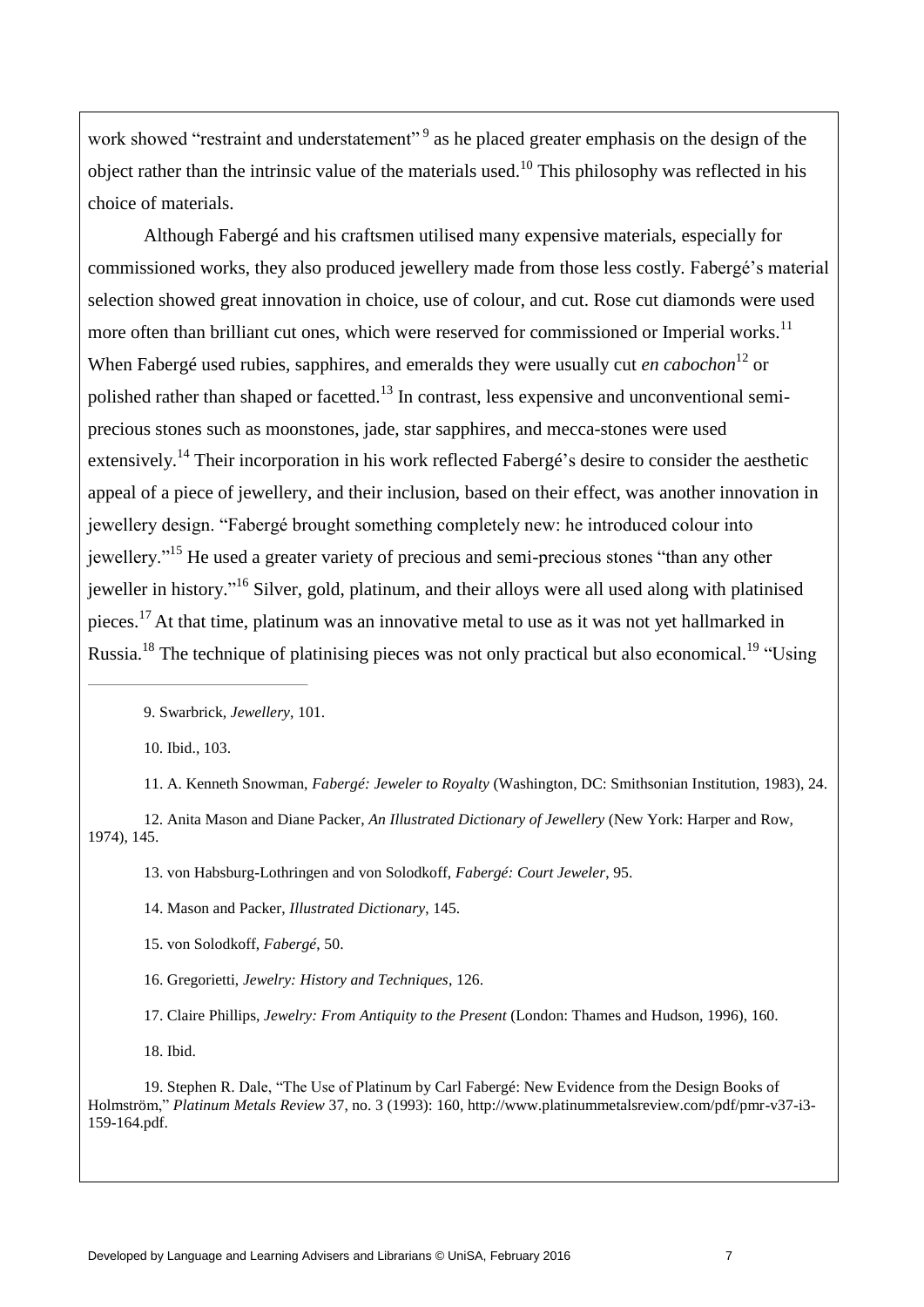alloys of many different compositions enabled Fabergé to produce subtle variations in colour and intensity."<sup>20</sup>

An area which reflected Fabergé's innovation in techniques was in the area of enamelling, particularly translucent enamelling.<sup>21</sup> Enamelling had been a technique long practiced in Russia and evidence of its use was found in works dating back from the seventeenth century.<sup>22</sup> However, Fabergé's craftsmen perfected the use of translucent enamel and expanded the colour range to almost one hundred and fifty colours.<sup>23</sup> His craftsmen also were the first in Russia to apply coats of enamel over variations of engine-turning or *guilloche* to produce various effects such as sunburst, wave, or moiré.<sup>24</sup> Figure 1 reflects Fabergé's use of semi-precious stones, cut *en cabochon*, and enamel while figure 2 demonstrates his taste for combining diverse or unconventional materials, in this case snail shells with diamonds.



**Figure 1** Carl Fabergé and August Holmström, n.d., pendant of two-colour gold and enamel with chalcedony cabuchon. $25$ 



**Figure 2** Carl Fabergé, ca. 1890, brooch of Siberian snail shells and diamonds.<sup>26</sup>

- 20. Dale, "Use of Platinum," 162.
- 21. Erika Speel, *Dictionary of Enamelling: History and Techniques* (London: Ashgate, 1998), 53.
- 22. Booth, *Art of Fabergé*, 47.
- 23. Phillips, *Jewelry*, 160.
- 24. von Habsburg, "House of Fabergé," 30.
- 25. Booth, *Art of Fabergé*, 31.
- 26. Gregorietti, *Jewelry: History and Techniques,* 127.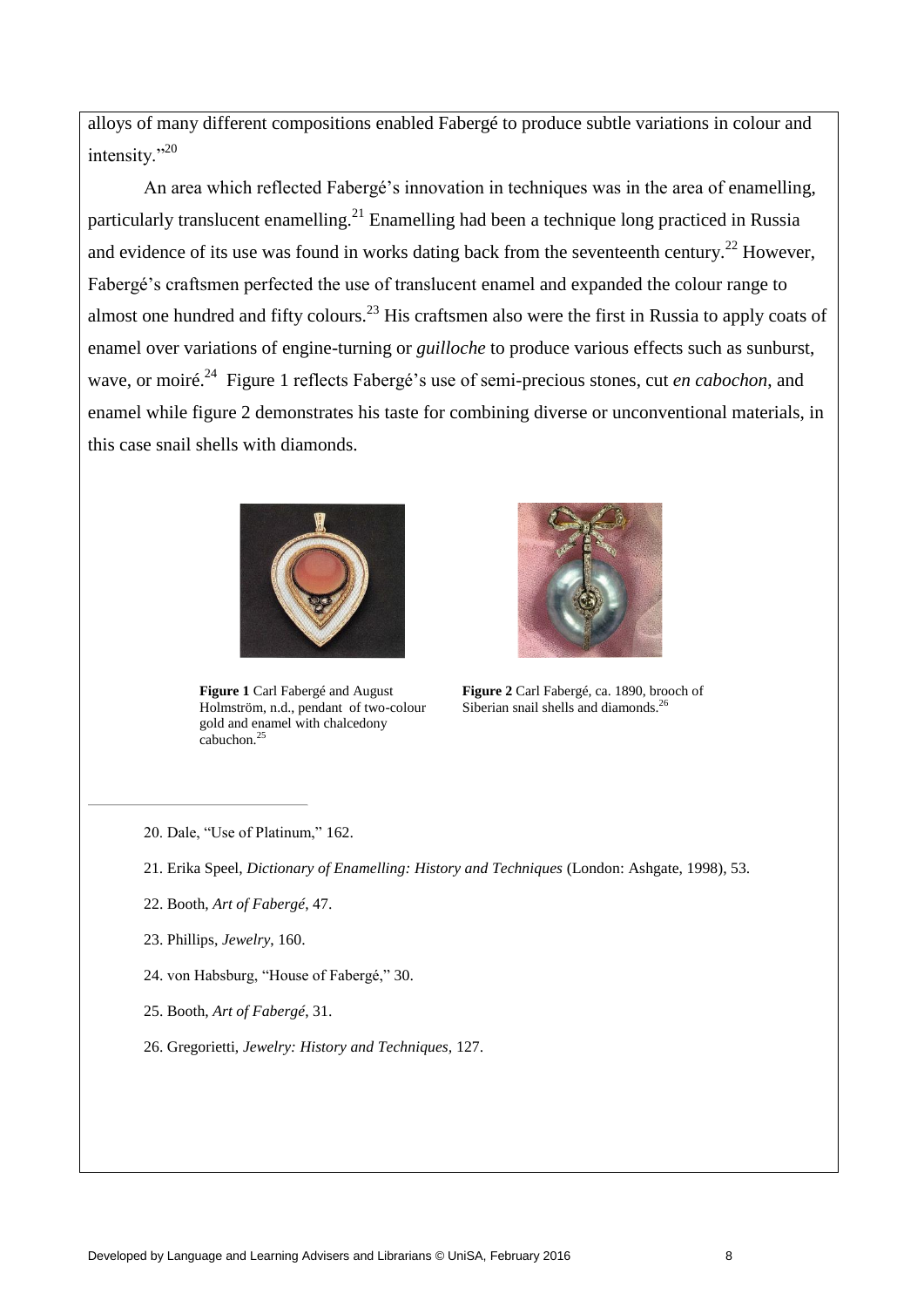### **Bibliography**

Booth, John. *The Art of Fabergé*. London: Quantum Publishing, 1990.

- Dale, Stephen R. "The Use of Platinum by Carl Fabergé: New Evidence from the Design Books of Holmström." *Platinum Metals Review* 37, no. 3 (1993): 159-164. http://www.platinummetalsreview.com/pdf/pmr-v37-i3-159-164.pdf.
- Gregorietti, Guido. *Jewelry: History and Techniques from the Egyptians to the Present*. Secaucus, NJ: Chartwell Books, 1979.
- Lopato, Maria. "New Insights into Fabergé from Russian Documents." In *Fabergé: Imperial Jeweller*, edited by Géza von Habsburg and Maria Lopato, 54-70. London: Thames and Hudson, 1993. Published to coincide with the exhibition of the same name, shown at the State Hermitage Museum, St. Petersburg.
- Mason, Anita, and Diane Packer. *An Illustrated Dictionary of Jewellery*. New York: Harper and Row, 1974.

Phillips, Claire. *Jewelry: From Antiquity to the Present.* London: Thames and Hudson, 1996.

Snowman, A. Kenneth. *Fabergé: Jeweler to Royalty.* Washington, DC: Smithsonian Institution, 1983. Published to coincide with the exhibition of the same name, shown at the Cooper-Hewitt Museum, New York.

———. *Fabergé: Lost and Found; The Recently Discovered Jewellery Designs from the St. Petersburg Archives.* London: Thames and Hudson, 1993.

Speel, Erika. *Dictionary of Enamelling: History and Techniques*. London: Ashgate, 1998.

- Swarbrick, Janet, ed. *Jewellery.* London: New Burlington Books, 1996.
- von Habsburg, Géza. "History of the House of Fabergé." In *Fabergé: Imperial Jeweller*, edited by Géza von Habsburg and Maria Lopato, 20-37. London: Thames and Hudson, 1993. Published to coincide with the exhibition of the same name, shown at the State Hermitage Museum, St. Petersburg.
- von Habsburg, Géza, and Maria Lopato, eds. *Fabergé: Imperial Jeweller.* London: Thames and Hudson, 1993. Published to coincide with the exhibition of the same name, shown at the State Hermitage Museum, St. Petersburg.
- von Habsburg-Lothringen, G., and Alexander von Solodkoff. *Fabergé: Court Jeweler to the Tsars.*  New York: Rizzoli, 1979.

von Solodkoff, Alexander. *Fabergé.* London: Pyramid, 1988.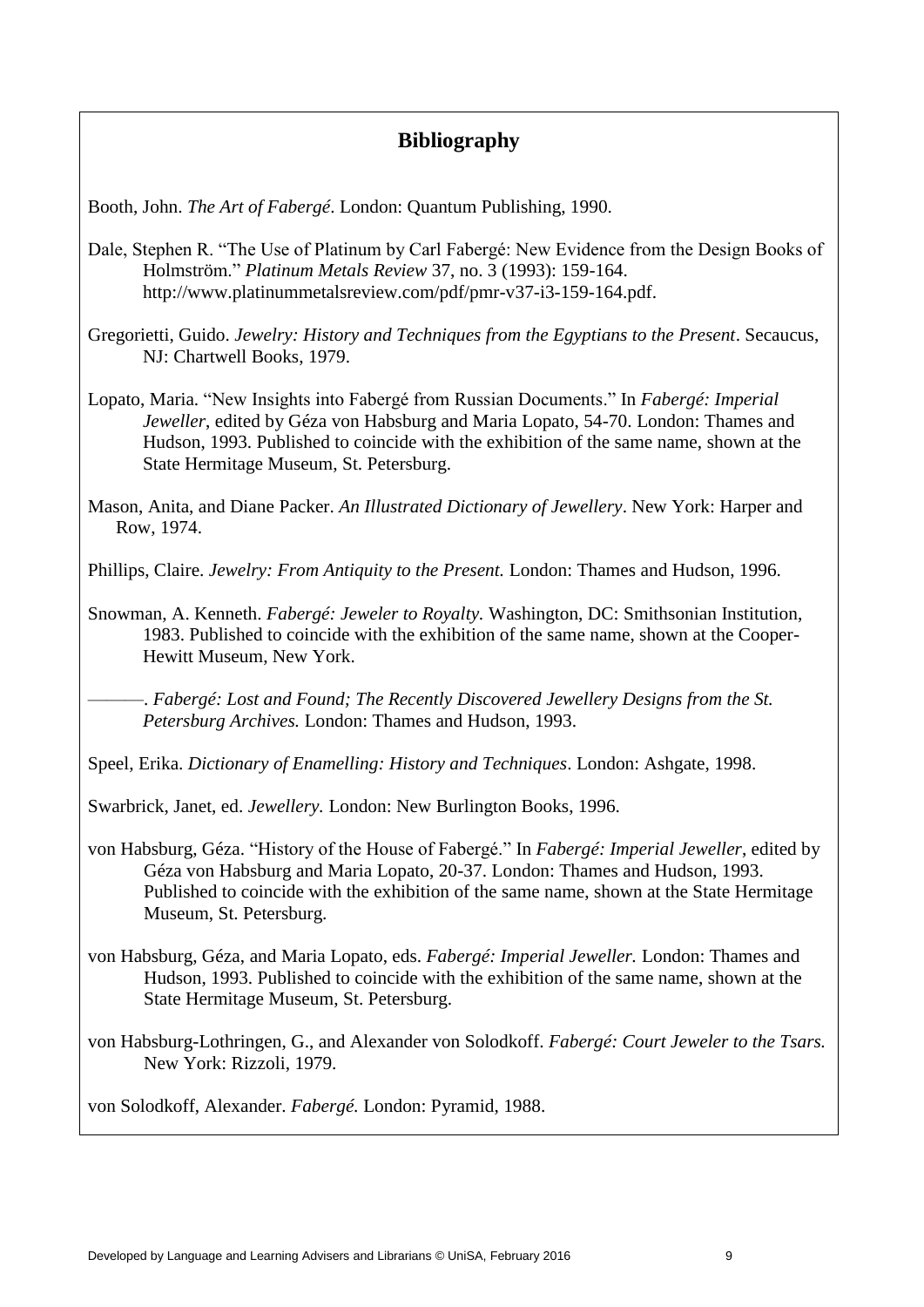# **Frequently asked questions**

**1. How do I reference information from one author (Author 1) which I have found in a book or journal article by another author (Author 2)?**

Sometimes you will need to refer to authors whose work you encounter second-hand (i.e., mentioned in other people's work) rather than first-hand. Where original sources are unavailable you should list both sources in your notes and bibliography, using either of the phrases "quoted in" or "cited in" as relevant.

For example, if you read an idea by Eley in a source by Dickenson you would need to mention both authors in your references:

9. Geoff Eley, "Finding the People's War: Film, British Collective Memory, and World War II," *American Historical Review* 106, no. 3 (2001): 819, cited in Jackie Dickenson, "The Past in Australian Advertising, 1906- 2010," *Journal of Australian Studies* 36, no. 1 (2012): 66, doi:10.1080/14443058.2011.646285.

Eley, Geoff. "Finding the People's War: Film, British Collective Memory, and World War II." *American Historical Review* 106, no. 3 (2001): 818-838. Cited in Jackie Dickenson, "The Past in Australian Advertising, 1906-2010." *Journal of Australian Studies* 36, no. 1 (2012): 65-79, doi:10.1080/14443058.2011.646285.

### **2. What font sizes do I need to use?**

The body text and bibliography are the same font size, and footnotes two sizes below this – see above.

### **3. In the bibliography, how do I reference multiple sources by the same author/editor/translator/compiler?**

If you cite two or more works by the same individual:

- 1. arrange the works alphabetically by title (ignoring articles such as *the*) and
- 2. replace the individual's name with a 3-em dash ("long" dash)  $\cdot$

Papastergiadis, Nikos. "Cultural Translation, Cosmopolitanism, and the Void." *Translation Studies* 4, no. 1 (2011): 1-20. doi:10.1080/14781700.2011.528678.

-. "Hybridity and Ambivalence: Places and Flows in Contemporary Art and Culture." *Theory*, *Culture*, *and Society* 22, no. 4 (2005): 39-64. doi:10.1177/0263276405054990.

If edited or translated works are included, use ———, ed. or ———, trans.

You will need to use a font in which the 3-em dash appears as a solid line - Times New Roman is one, and has been used in the example above, and in the sample essay extract.

### **4. Do I use footnotes or endnotes?**

While footnotes are inserted at the base of each page, endnotes (not to be confused with the referencing management software EndNote) are inserted at the end of the paper or each section of a larger work (e.g. at the end of each chapter).

Generally footnotes are used in preference to endnotes as they are closer to the relevant passage of text and easier to access. If, however, your footnotes take up so much space in relation to the body of your paper that it makes this less visually appealing or harder to read, and if your lecturer or supervisor does not specify the use of footnotes, you may find that endnotes better suit your needs.

For further guidance on using endnotes see the 'Notes' section of the *Chicago Manual of Style* (14.38-14.44).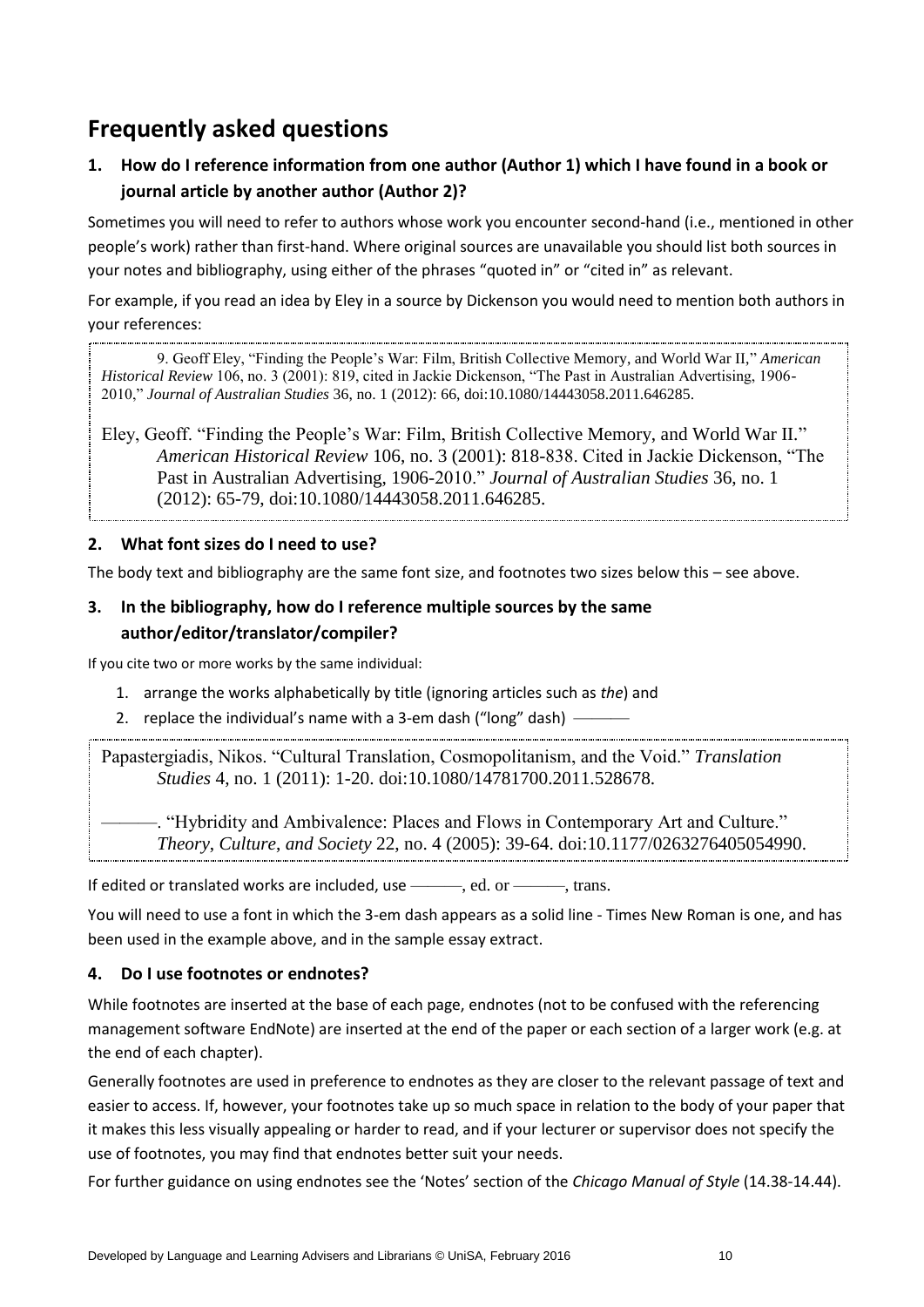# **Note and bibliographical examples**

#### **A special note on electronic sources**

#### **For electronic books and articles, cite as per print, and then add at the end one of the following, in this order of preference:**

- 1. Digital Object Identifier (DOI) these unique identifiers are available for some electronic resources
- 2. stable/permanent/static URL a relatively short URL that reliably links to the resource regardless of access location/time
- 3. name of database or collection, e.g. JSTOR, with any record identification number included in brackets this may need to be used if the "stable" URL is very long.

#### **For any resources accessed electronically, include one of the following date elements in this order of preference:**

- 1. date of publication
- 2. date of revision/modification
- 3. date accessed.

### **Books (14.68-14.169** *Chicago Manual of Style***, 16th edition)**

#### **Basic format for footnote or endnote:**

Author's Given name Family name, *Title of Book*, edition number if provided (City of Publication: Publisher, Year of Publication), page number.

#### **Subsequent notes:**

**Tips**

Author's Given name, *Shortened Form of Main Title*, page number/s.

#### **Corresponding bibliographic entry:**

Author's Family name, Given name(s). *Title of Book.* Edition number if provided. Place of Publication: Publisher, Year of Publication.

- Which city of publication? If multiple cities are listed on the title/copyright pages, include only the first (14.135 *Place - City*)
- Which publisher? If multiple publishers are listed, it is generally acceptable to include one only (14.147 *Copublication*)
- Include state, province or country if city of publication could be confused with another of the same name (14.136 *When to specify state, province, or country*). For abbreviations see 10.28 *US states and territories* and 10.32 *When to abbreviate country names*
- Omit any initial *The* and subsequent abbreviations such as *Ltd.* or *Co.* from publisher's names (14.140 *Abbreviations and omissible parts of a publisher's name*)

#### **Book with one author**

| Format for footnote or endnote                                                                                                                      | Corresponding bibliographic entry                                              |
|-----------------------------------------------------------------------------------------------------------------------------------------------------|--------------------------------------------------------------------------------|
| 1. Jason Thompson, Playing with Books: The Art of Upcycling,<br>Deconstructing, and Reimagining the Book (Beverly, MA: Quarry Books,<br>2010), 120. | Thompson, Jason. Playing with Books: The Art of Upcycling, Deconstructing, and |
| <b>Subsequent notes</b><br>3. Thompson, Playing with Books, 54.                                                                                     | Reimagining the Book. Beverly, MA: Quarry Books, 2010.                         |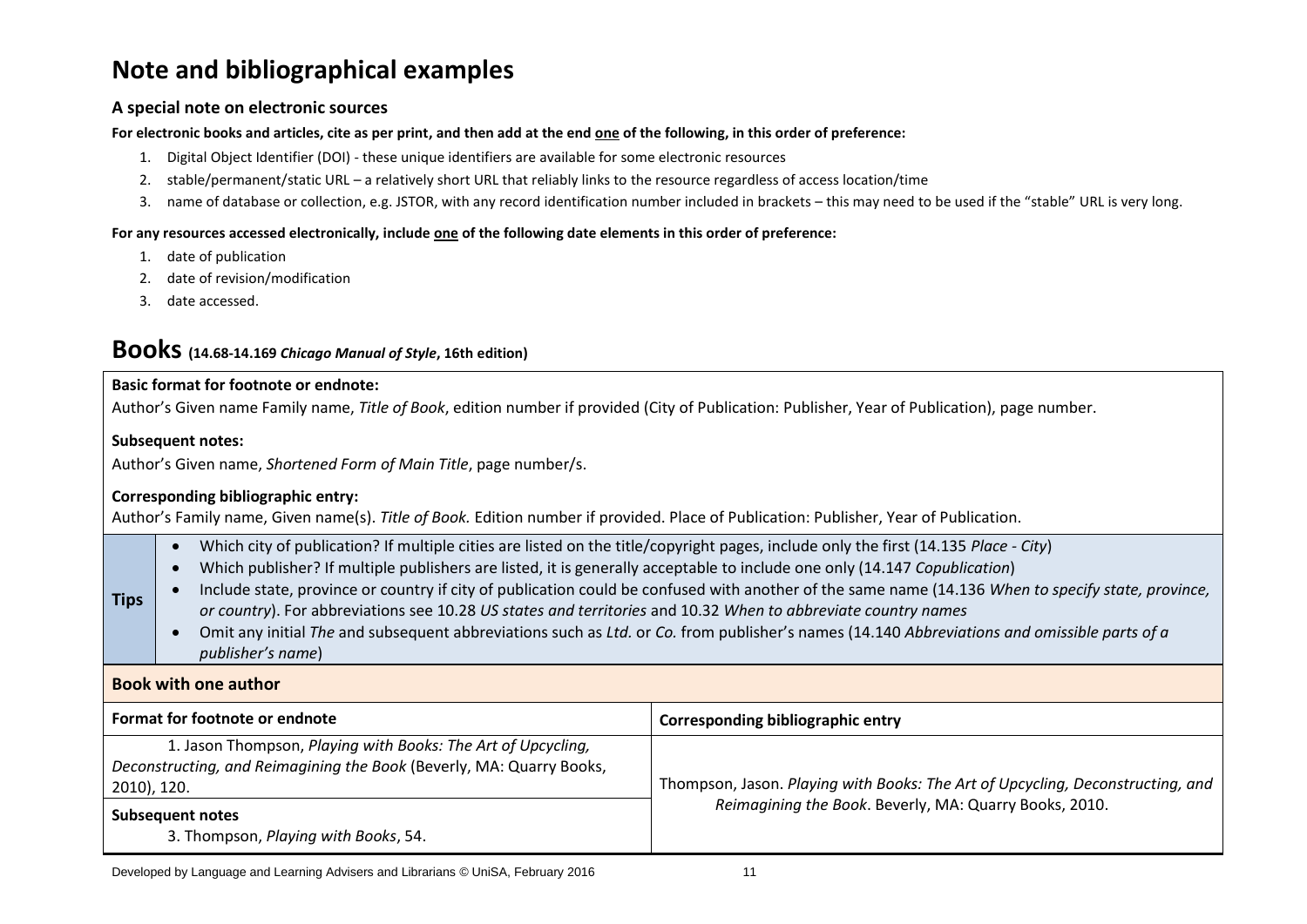| <b>Book with two or three authors</b>                                                                                                                                                                                                                                                                                                                                                                                                                                      |                                                                                                                                                        |  |
|----------------------------------------------------------------------------------------------------------------------------------------------------------------------------------------------------------------------------------------------------------------------------------------------------------------------------------------------------------------------------------------------------------------------------------------------------------------------------|--------------------------------------------------------------------------------------------------------------------------------------------------------|--|
| 1. Douglas R. Seidler and Amy Korté, Hand Drawing for Designers:<br>Communicating Ideas through Architectural Graphics (New York: Fairchild<br>Books, 2010), 152-153.                                                                                                                                                                                                                                                                                                      | Seidler, Douglas R., and Amy Korté. Hand Drawing for Designers:                                                                                        |  |
| 3. Seidler and Korté, Hand Drawing, 137.                                                                                                                                                                                                                                                                                                                                                                                                                                   | Communicating Ideas through Architectural Graphics. New York:<br>Fairchild Books, 2010.                                                                |  |
| Book with four to ten authors or editors                                                                                                                                                                                                                                                                                                                                                                                                                                   |                                                                                                                                                        |  |
| 1. Penny Sparke et al., eds., Designing the Modern Interior: From the<br>Victorians to Today (Oxford: Berg, 2009), 196-197.                                                                                                                                                                                                                                                                                                                                                |                                                                                                                                                        |  |
| 3. Sparke et al., Designing the Modern Interior, 201.                                                                                                                                                                                                                                                                                                                                                                                                                      | Sparke, Penny, Anne Massey, Trevor Keeble, and Brenda Martin, eds. Designing<br>the Modern Interior: From the Victorians to Today. Oxford: Berg, 2009. |  |
| Use ed. for one editor and eds. to indicate more than one editor. Do not include either in the shortened form<br>$\bullet$<br>Include all authors in bibliography. In notes include only the name of the first author followed by et al. ("and others") (14.76 Two or more authors (or editors))                                                                                                                                                                           |                                                                                                                                                        |  |
| <b>Book with varying author attributions</b>                                                                                                                                                                                                                                                                                                                                                                                                                               |                                                                                                                                                        |  |
| 1. David A. Hanks with Jennifer Tohler and with a special essay by<br>Jeffrey L. Meikle, Donald Deskey: Decorative Designs and Interiors (New<br>York: E. P. Dutton, 1987), 91.                                                                                                                                                                                                                                                                                            | Hanks, David A. With Jennifer Tohler and with a special essay by Jeffrey L.<br>Meikle. Donald Deskey: Decorative Designs and Interiors. New York: E.   |  |
| 3. Hanks, Donald Deskey, 34.                                                                                                                                                                                                                                                                                                                                                                                                                                               | P. Dutton, 1987.                                                                                                                                       |  |
| Where initials with periods appear in author or publisher names, include space between the initials e.g. E. P. Dutton<br>$\bullet$<br>Title pages may include non-traditional author attributions such as contributing authors and associate editors - these need to be dealt with on a case-by-<br>$\bullet$<br>case basis. Where possible use appropriate phrasing such as in collaboration with or with the assistance of (14.89 "With the assistance of" and the like) |                                                                                                                                                        |  |
| <b>Translated book</b>                                                                                                                                                                                                                                                                                                                                                                                                                                                     |                                                                                                                                                        |  |
| 1. Jan Tschichold, The New Typography: A Handbook for Modern<br>Designers, trans. Ruari McLean (Berkeley: University of California Press,<br>1995), 23.                                                                                                                                                                                                                                                                                                                    | Tschichold, Jan. The New Typography: A Handbook for Modern Designers.<br>Translated by Ruari McLean. Berkeley: University of California Press,         |  |
| 3. Tschichold, New Typography, 11.                                                                                                                                                                                                                                                                                                                                                                                                                                         | 1995.                                                                                                                                                  |  |
| See 14.88 Editor or translator in addition to author<br>$\bullet$                                                                                                                                                                                                                                                                                                                                                                                                          |                                                                                                                                                        |  |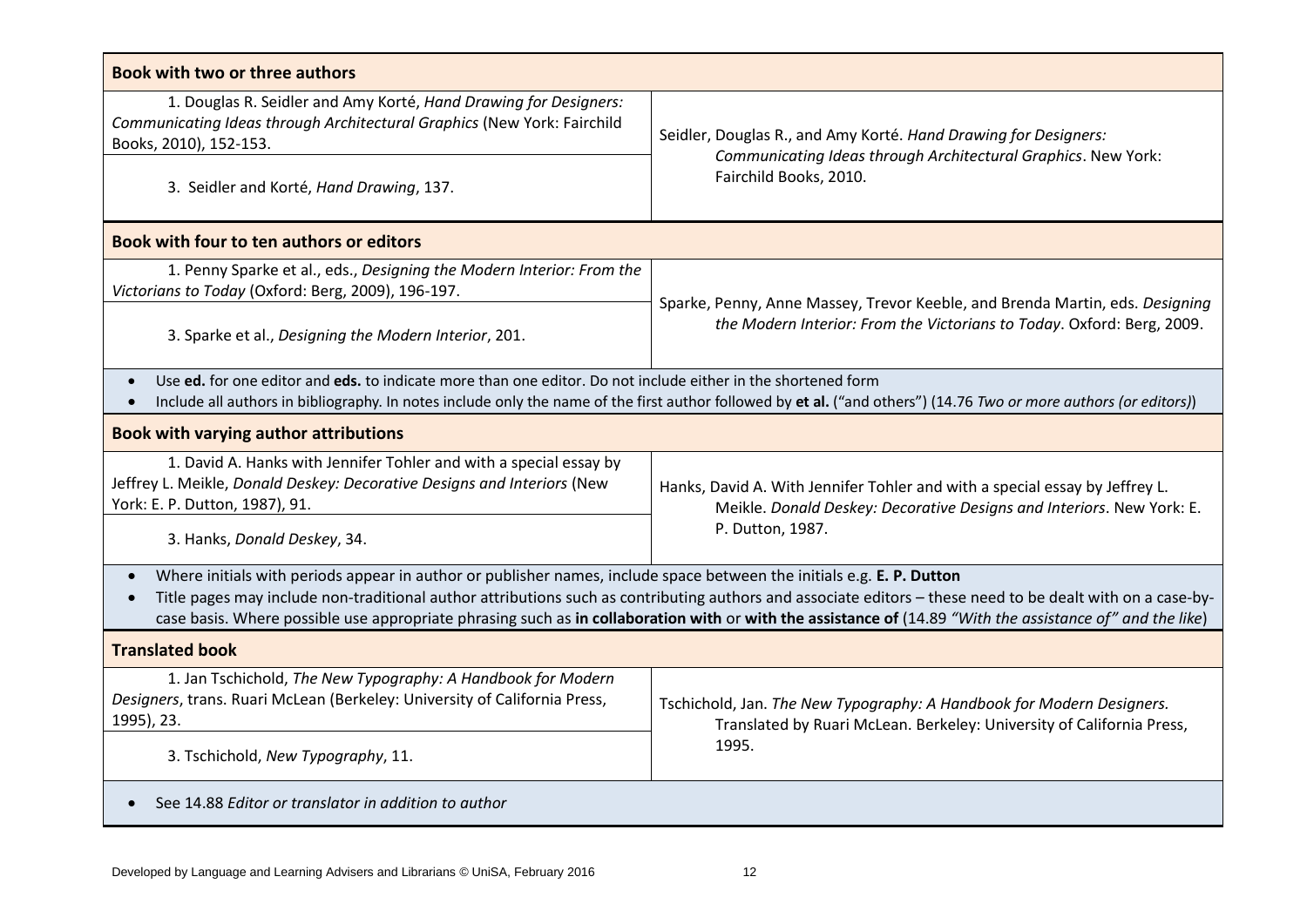| Book with editor, author, and translator                                                                                                                                                                                                                                                            |                                                                                                                                                                                                                                         |  |
|-----------------------------------------------------------------------------------------------------------------------------------------------------------------------------------------------------------------------------------------------------------------------------------------------------|-----------------------------------------------------------------------------------------------------------------------------------------------------------------------------------------------------------------------------------------|--|
| 1. Johannes Itten, The Elements of Color: A Treatise on the Color<br>System of Johannes Itten; Based on His Book "The Art of Color", ed. Faber<br>Birren, trans. Ernest van Hagen (New York: Van Nostrad Rheinhold, 1970),<br>12.<br>3. Itten, Elements of Color, 22.                               | Itten, Johannes. The Elements of Color: A Treatise on the Color System of<br>Johannes Itten; Based on His Book "The Art of Color." Edited by Faber<br>Birren. Translated by Ernest van Hagen. New York: Van Nostrad<br>Rheinhold, 1970. |  |
| Use quotation marks to enclose titles within titles (14.102 Titles within titles)                                                                                                                                                                                                                   |                                                                                                                                                                                                                                         |  |
| $\bullet$<br>If there are two subtitles use a colon before the first and a semicolon before the second (14.98 Two subtitles)<br>See 14.88 Editor or translator in addition to author                                                                                                                |                                                                                                                                                                                                                                         |  |
| <b>Book with no date</b>                                                                                                                                                                                                                                                                            |                                                                                                                                                                                                                                         |  |
| 1. R. Seah, Micro-Computer Applications (Redmond, WA: Microsoft<br>Press, n.d.), 9.                                                                                                                                                                                                                 | Seah, R. Micro-Computer Applications. Redmond, WA: Microsoft Press, n.d.                                                                                                                                                                |  |
| 3. Seah, Micro-Computer Applications, 11.                                                                                                                                                                                                                                                           |                                                                                                                                                                                                                                         |  |
| If the date can be estimated, add after n.d. ("no date") ca. (circa - "approximately") - e.g. (Redmond, WA: Microsoft Press, n.d., ca. 2005) (14.152 "No date")<br>Author's names are usually given as they appear on the title page, as initials or full given names (14.72 Form of author's name) |                                                                                                                                                                                                                                         |  |
| Second or later edition of a book                                                                                                                                                                                                                                                                   |                                                                                                                                                                                                                                         |  |
| 1. Jean Robertson and Craig McDaniel, Themes of Contemporary<br>Art: Visual Art after 1980, 2nd ed. (New York: Oxford University Press,<br>2010), 22.                                                                                                                                               | Robertson, Jean, and Craig McDaniel. Themes of Contemporary Art: Visual Art                                                                                                                                                             |  |
| 3. Robertson and McDaniel, Themes of Contemporary Art, 31.                                                                                                                                                                                                                                          | after 1980. 2nd ed. New York: Oxford University Press, 2010.                                                                                                                                                                            |  |
| If the phrase "revised edition" is used, add rev. ed. rather than a number (14.118 Editions other than the first)                                                                                                                                                                                   |                                                                                                                                                                                                                                         |  |
| <b>Chapter in an edited book</b>                                                                                                                                                                                                                                                                    |                                                                                                                                                                                                                                         |  |
| 1. Griselda Pollock, "Missing Women: Rethinking Early Thoughts on<br>Images of Women," in The Critical Image: Essays on Contemporary<br>Photography, ed. Carol Squiers (Seattle: Bay Press, 1990), 211.                                                                                             | Pollock, Griselda. "Missing Women: Rethinking Early Thoughts on Images of<br>Women." In The Critical Essay: Essays on Contemporary Photography,                                                                                         |  |
| 3. Pollock, "Missing Women," 205.                                                                                                                                                                                                                                                                   | edited by Carol Squiers, 202-19. Seattle: Bay Press, 1990.                                                                                                                                                                              |  |
| The chapter title is enclosed in double quotation marks while the book title is italicised (14.112 Contribution to a multiauthor book)<br>Give the first and last pages of the chapter in the bibliography                                                                                          |                                                                                                                                                                                                                                         |  |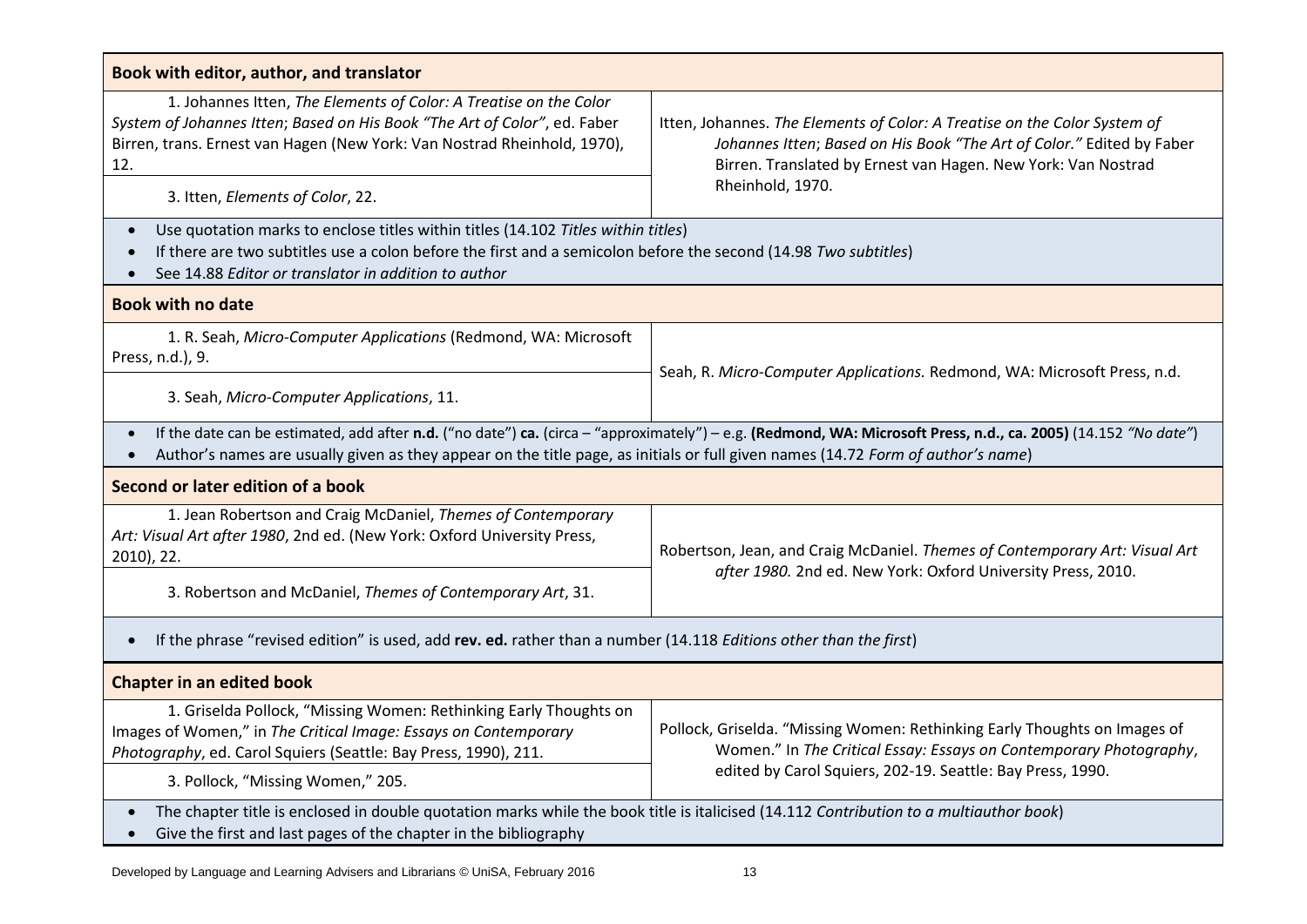| <b>E-book with Digital Object Identifier</b>                                                                                                                                                                                                                                                                                                                                                                                                                                                                                                                                                                 |                                                                                                                                                                                                                                                                                                                                          |  |
|--------------------------------------------------------------------------------------------------------------------------------------------------------------------------------------------------------------------------------------------------------------------------------------------------------------------------------------------------------------------------------------------------------------------------------------------------------------------------------------------------------------------------------------------------------------------------------------------------------------|------------------------------------------------------------------------------------------------------------------------------------------------------------------------------------------------------------------------------------------------------------------------------------------------------------------------------------------|--|
| 1. Timothy Beatley, Biophilic Cities: Integrating Nature into Urban<br>Design and Planning (Washington, DC: Island Press, 2011), 67,<br>doi:10.5822/978-1-59726-986-5.                                                                                                                                                                                                                                                                                                                                                                                                                                       | Beatley, Timothy. Biophilic Cities: Integrating Nature into Urban Design and<br>Planning. Washington, DC: Island Press, 2011. doi:10.5822/978-1-                                                                                                                                                                                         |  |
| 3. Beatley, Biophilic Cities, 54.                                                                                                                                                                                                                                                                                                                                                                                                                                                                                                                                                                            | 59726-986-5.                                                                                                                                                                                                                                                                                                                             |  |
| $\bullet$<br>Identifiers (DOIs); 14.167 Books consulted online; 14.271 Library and other commercial databases)                                                                                                                                                                                                                                                                                                                                                                                                                                                                                               | A Digital Object Identifier is a unique name that reliably links to the source. It is to be used in preference to a database name or URL (14.6 Digital Object                                                                                                                                                                            |  |
| E-book accessed via a Library database/subscription                                                                                                                                                                                                                                                                                                                                                                                                                                                                                                                                                          |                                                                                                                                                                                                                                                                                                                                          |  |
| 1. John R. Senseney, The Art of Building in the Classical World:<br>Vision, Craftsmanship, and Linear Perspective in Greek and Roman<br>Architecture (New York: Cambridge University Press, 2011), 106-107,<br>http://UNISA.eblib.com.au/patron/FullRecord.aspx?p=674675.<br>3. Senseney, Art of Building, 57.                                                                                                                                                                                                                                                                                               | Senseney, John R. The Art of Building in the Classical World: Vision,<br>Craftsmanship, and Linear Perspective in Greek and Roman<br>Architecture. New York: Cambridge University Press, 2011.<br>http://UNISA.eblib.com.au/patron/FullRecord.aspx?p=674675.                                                                             |  |
| If a shorter "stable" URL is not immediately visible for an e-book, look for information on how to cite the book, or the option to email the book's details.<br>$\bullet$<br>In EBL (Ebook Library) either of "Email Link" or "Cite this Book" will provide a URL that you can include in your references. The URL makes it easier for<br>others to find the work to which you refer<br>If no "stable" URL is available, include the name of the database/provider at the end - for example, in this case one would add Ebook Library e-book<br>$\bullet$<br>(14.271 Library and other commercial databases) |                                                                                                                                                                                                                                                                                                                                          |  |
| <b>E-book freely available and viewed online</b>                                                                                                                                                                                                                                                                                                                                                                                                                                                                                                                                                             |                                                                                                                                                                                                                                                                                                                                          |  |
| 1. Richard Martin, American Ingenuity: Sportswear, 1930s-1970s,<br>photographs Karin L. Willis (New York: Metropolitan Museum of Art, n.d.,<br>ca. 1998), 13-14,<br>http://books.google.com/books?id=0ByvsBRNapAC&printsec=frontcover.<br>3. Martin, American Ingenuity, 34.                                                                                                                                                                                                                                                                                                                                 | Martin, Richard. American Ingenuity: Sportswear, 1930s-1970s. Photographs by<br>Karin L. Willis. New York: Metropolitan Museum of Art, n.d., ca. 1998.<br>http://books.google.com/books?id=0ByvsBRNapAC&printsec=frontcov<br>er.                                                                                                         |  |
| <b>E-book downloaded and viewed offline</b>                                                                                                                                                                                                                                                                                                                                                                                                                                                                                                                                                                  |                                                                                                                                                                                                                                                                                                                                          |  |
| 1. Kate L. Turabian, A Manual for Writers of Research Papers,<br>Theses, and Dissertations: Chicago Style for Students and Researchers, 8th<br>ed, rev. Wayne C. Booth, Gregory G. Colomb, Joseph M. Williams, and the<br>University of Chicago Press Editorial Staff (Chicago: University of Chicago<br>Press, 2013), Kindle edition, chap. 5.                                                                                                                                                                                                                                                              | Turabian, Kate L. A Manual for Writers of Research Papers, Theses, and<br>Dissertations: Chicago Style for Students and Researchers. 8th ed.<br>Revised by Wayne C. Booth, Gregory G. Colomb, Joseph M. Williams,<br>and the University of Chicago Press Editorial Staff. Chicago: University<br>of Chicago Press, 2013. Kindle edition. |  |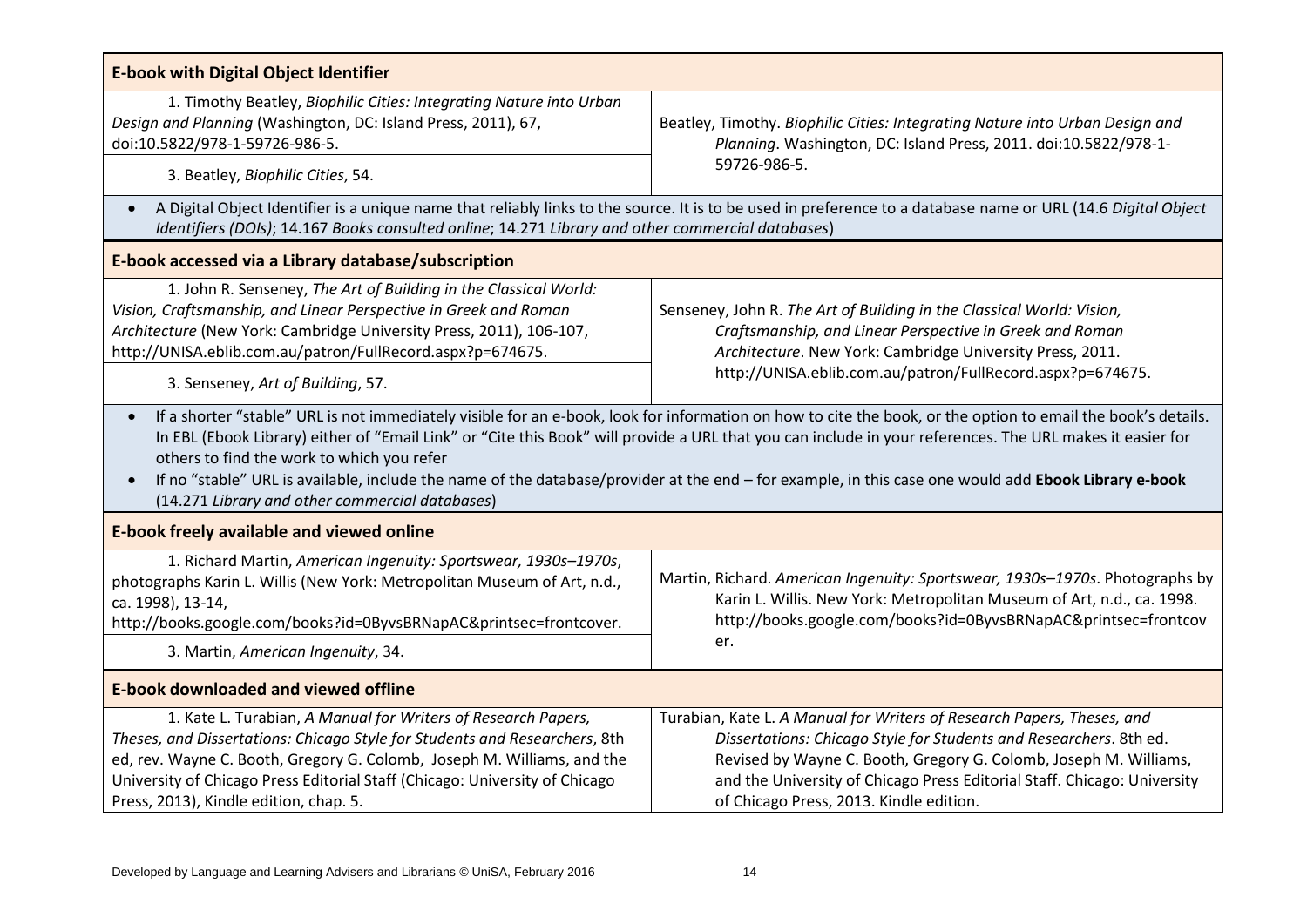| 3. Turabian, Manual for Writers, chap. 11. |  |
|--------------------------------------------|--|
|--------------------------------------------|--|

- Indicate the format e.g. **Kindle edition**, **PDF e-book**, **Palm e-book (**14.166 *Books downloaded from a library or bookseller*)
- If there are no stable page numbers indicate chapter, section or other locator (14.166 *Books downloaded from a library or bookseller*; 14.17 *Page numbers and other locators*)

## **Journals, magazines, and newspapers (14.170-14.217)**

|                                                                                                                                                                                                                                                                                                                                                   | <b>Basic format for footnote or endnote:</b>                                                                                                                                             |                                                                                                                                                                                                                                                                                                                                                                                                                                              |  |
|---------------------------------------------------------------------------------------------------------------------------------------------------------------------------------------------------------------------------------------------------------------------------------------------------------------------------------------------------|------------------------------------------------------------------------------------------------------------------------------------------------------------------------------------------|----------------------------------------------------------------------------------------------------------------------------------------------------------------------------------------------------------------------------------------------------------------------------------------------------------------------------------------------------------------------------------------------------------------------------------------------|--|
| Author's Given name Family name, "Title of Article: Subtitle," Title of Journal volume, issue number (Year of Publication): page number/s.                                                                                                                                                                                                        |                                                                                                                                                                                          |                                                                                                                                                                                                                                                                                                                                                                                                                                              |  |
|                                                                                                                                                                                                                                                                                                                                                   | <b>Subsequent notes:</b>                                                                                                                                                                 |                                                                                                                                                                                                                                                                                                                                                                                                                                              |  |
|                                                                                                                                                                                                                                                                                                                                                   | Author's Family name, "Shortened Form of Article Title," page number/s.                                                                                                                  |                                                                                                                                                                                                                                                                                                                                                                                                                                              |  |
|                                                                                                                                                                                                                                                                                                                                                   | <b>Corresponding bibliographic entry:</b><br>Author's Family name, Given name(s). "Title of Article: Subtitle." Title of Journal volume, issue number (Year of Publication): page range. |                                                                                                                                                                                                                                                                                                                                                                                                                                              |  |
| <b>Tips</b>                                                                                                                                                                                                                                                                                                                                       | $\bullet$<br>under the same title<br>Where available include both volume number and issue number/season – this helps to locate journal articles                                          | 'Journal' is used for scholarly works targeted at academics/professionals in the field - these usually have a volume number and an issue<br>number/season/months; 'magazine' is used for more popular works often targeted at a general audience and are usually cited using date alone<br>(14.172 Journals versus magazines). In the Library, the term 'journal' may be used to refer to all publications published 'periodically' in parts |  |
| Scholarly journal article from a print source                                                                                                                                                                                                                                                                                                     |                                                                                                                                                                                          |                                                                                                                                                                                                                                                                                                                                                                                                                                              |  |
|                                                                                                                                                                                                                                                                                                                                                   | Format for footnote or endnote                                                                                                                                                           | <b>Corresponding bibliographic entry</b>                                                                                                                                                                                                                                                                                                                                                                                                     |  |
|                                                                                                                                                                                                                                                                                                                                                   | 1. Michael Asbury, "The Uroborus Effect: Brazilian Contemporary<br>Art as Self-Consuming," Third Text 26, no. 1 (2012): 142.                                                             |                                                                                                                                                                                                                                                                                                                                                                                                                                              |  |
|                                                                                                                                                                                                                                                                                                                                                   | <b>Subsequent notes</b><br>3. Asbury, "Uroborus Effect," 145.                                                                                                                            | Asbury, Michael. "The Uroborus Effect: Brazilian Contemporary Art as Self-<br>Consuming." Third Text 26, no. 1 (2012): 141-147.                                                                                                                                                                                                                                                                                                              |  |
| In notes (but not bibliography), remove initial The from the English title of journals; e.g. Journal of Aesthetics and Art Criticism (14.179 Title of journal)<br>Use dates, months or seasons where supplied, especially in the absence of an issue number e.g. (Summer 2010) or (March - June 2011) (14.180 Journal<br>volume, issue, and date) |                                                                                                                                                                                          |                                                                                                                                                                                                                                                                                                                                                                                                                                              |  |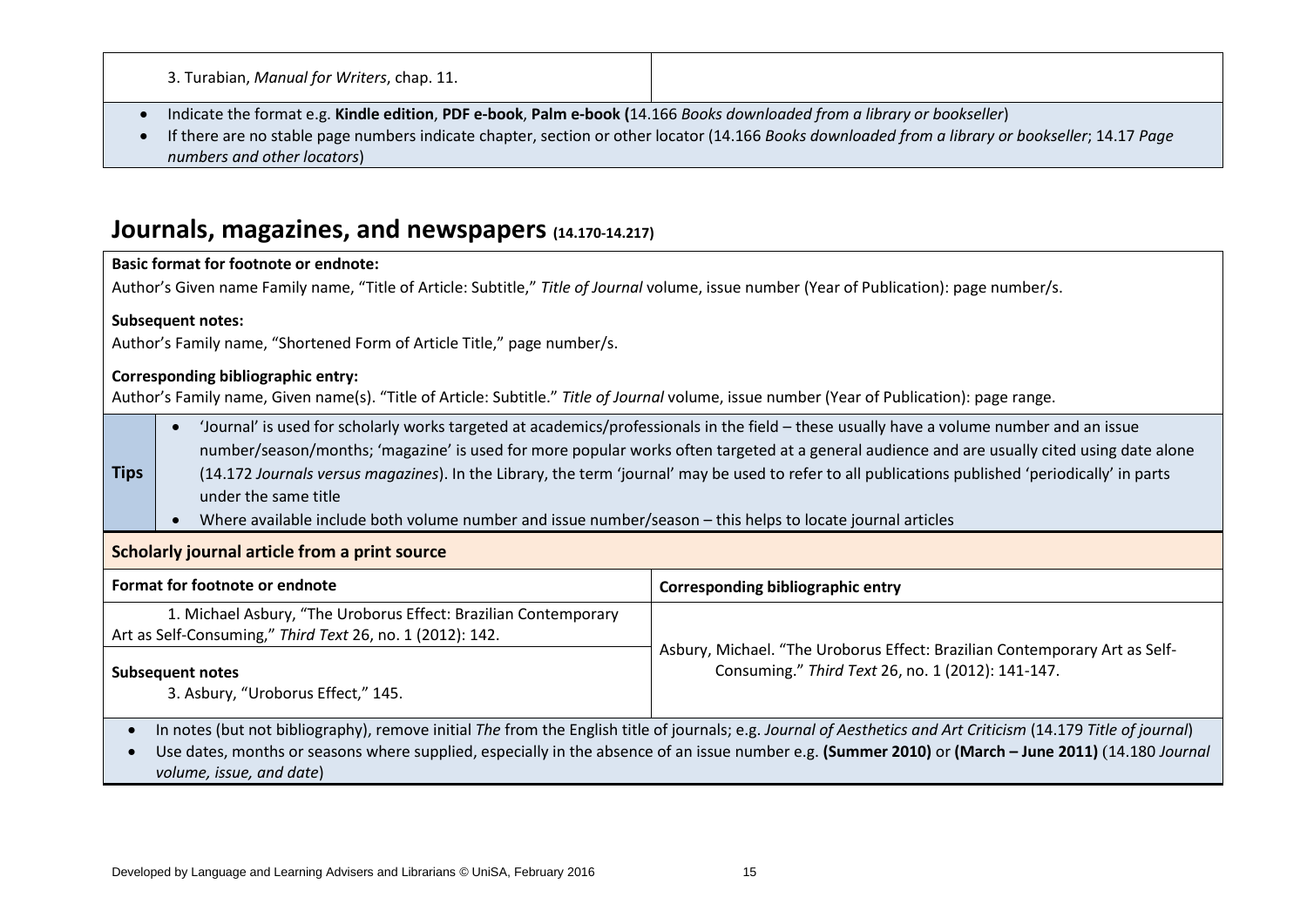| Scholarly journal article accessed online: with Digital Object Identifier                                                                                                                                                                                                                                                     |                                                                                                                                                                                                                                                                 |  |
|-------------------------------------------------------------------------------------------------------------------------------------------------------------------------------------------------------------------------------------------------------------------------------------------------------------------------------|-----------------------------------------------------------------------------------------------------------------------------------------------------------------------------------------------------------------------------------------------------------------|--|
| 1. Paul Ashton, "The Birthplace of Australian Multiculturalism?'<br>Retrospective Commemoration, Participatory Memorialisation, and Official<br>Heritage," International Journal of Heritage Studies 15, no. 5 (2009): 389,<br>doi:10.1080/13527250903072724.<br>3. Ashton, "Birthplace of Australian Multiculturalism," 394. | Ashton, Paul. "The Birthplace of Australian Multiculturalism?' Retrospective<br>Commemoration, Participatory Memorialisation, and Official Heritage."<br>International Journal of Heritage Studies 15, no. 5 (2009): 381-398.<br>doi:10.1080/13527250903072724. |  |
| As with books, include a DOI if available; if not, use any "stable" URL; otherwise include the name of the database/collection<br>$\bullet$                                                                                                                                                                                   |                                                                                                                                                                                                                                                                 |  |
| Where article titles include quotations, enclose these in single quotation marks (14.177 Italics and quotation marks within article titles)<br>If no page numbers are provided, include a section, paragraph, or other locator in notes (14.17 Page numbers and other locators)                                               |                                                                                                                                                                                                                                                                 |  |
| Scholarly journal article accessed online: with "stable" URL                                                                                                                                                                                                                                                                  |                                                                                                                                                                                                                                                                 |  |
| 1. Alex Coles, "On Art's Romance with Design," Design Issues 21, no.<br>3 (2005): 18-19, http://www.jstor.org/stable/25224004.                                                                                                                                                                                                | Coles, Alex. "On Art's Romance with Design." Design Issues 21, no. 3 (2005): 17-                                                                                                                                                                                |  |
| 3. Coles, "Art's Romance," 19.                                                                                                                                                                                                                                                                                                | 24. http://www.jstor.org/stable/25224004.                                                                                                                                                                                                                       |  |
| Scholarly journal article from a themed "special issue"                                                                                                                                                                                                                                                                       |                                                                                                                                                                                                                                                                 |  |
| 1. Anne Marsh, "Surveillance Art: Genre and Political Action," in "Art<br>and Surveillance," ed. Virginia Fraser and Natalie King, special issue, Artlink<br>31, no. 3 (2011): 55.                                                                                                                                            | Marsh, Anne. "Surveillance Art: Genre and Political Action." In "Art and                                                                                                                                                                                        |  |
| 3. Marsh, "Surveillance Art," 56.                                                                                                                                                                                                                                                                                             | Surveillance," edited by Virginia Fraser and Natalie King, special issue,<br>Artlink 31, no. 3 (2011): 55-58.                                                                                                                                                   |  |
| <b>Magazine article from a print source</b>                                                                                                                                                                                                                                                                                   |                                                                                                                                                                                                                                                                 |  |
| 1. Naomi Ekperigin, "Novorealism: Honoring the Human Element,"<br>American Artist, July-August 2012, 35.                                                                                                                                                                                                                      | Ekperigin, Naomi. "Novorealism: Honoring the Human Element." American<br>Artist, July/August 2012, 32-37.                                                                                                                                                       |  |
| 3. Ekperigin, "Novorealism," 33.                                                                                                                                                                                                                                                                                              |                                                                                                                                                                                                                                                                 |  |
| For these more "popular" and frequently released publications include date rather than volume and issue e.g. March 25, 2009 or September/October<br>2009 (14.199 Citing magazines by date)                                                                                                                                    |                                                                                                                                                                                                                                                                 |  |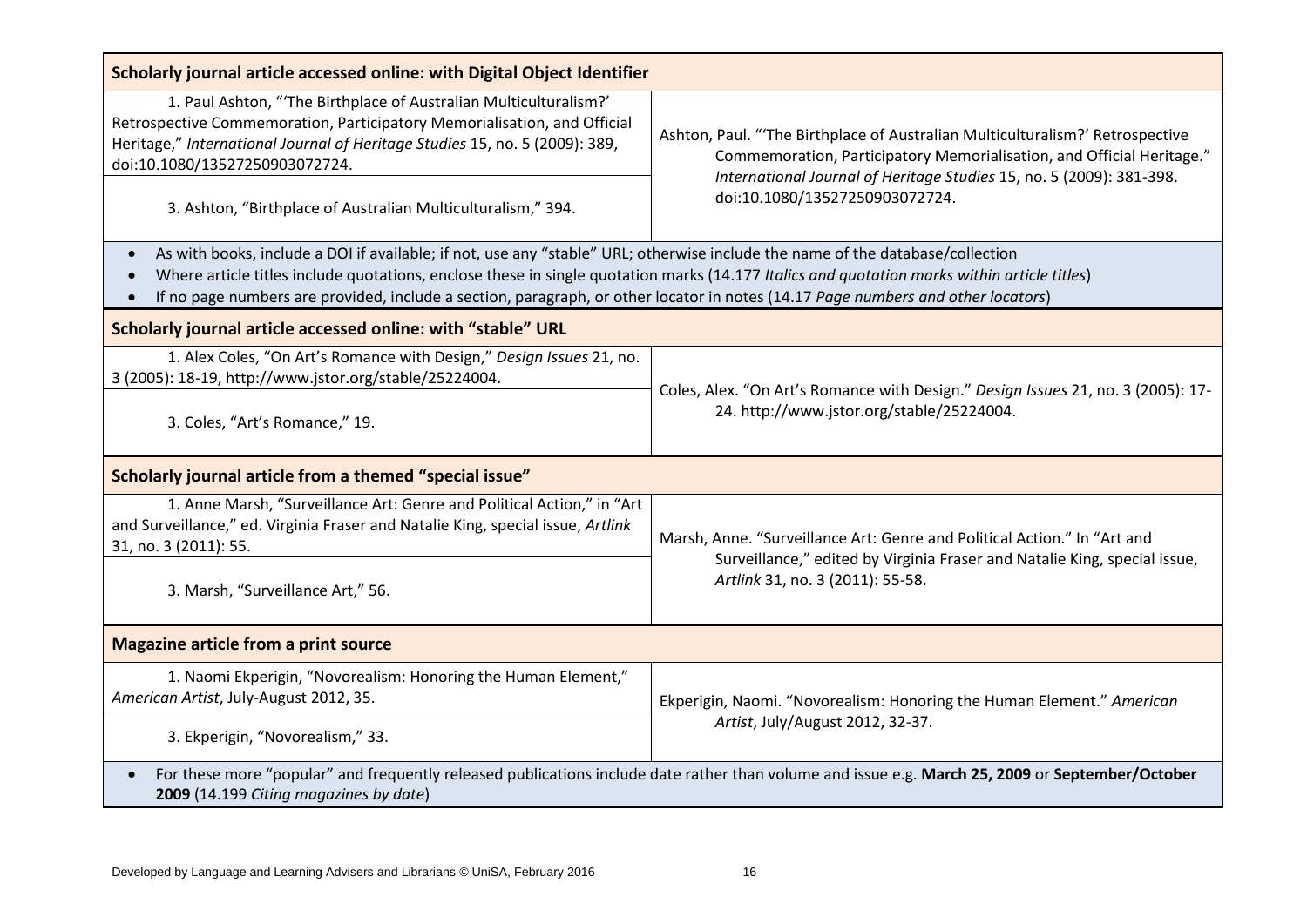| <b>Magazine article accessed freely online</b>                                                                                                                                                                                                          |                                                                                                                                                                                                                         |  |
|---------------------------------------------------------------------------------------------------------------------------------------------------------------------------------------------------------------------------------------------------------|-------------------------------------------------------------------------------------------------------------------------------------------------------------------------------------------------------------------------|--|
| 1. Tad Toulis, "The Case for Competitive Collaboration," Core77, July<br>5, 2011,<br>http://www.core77.com/blog/columns/the_case_for_competitive_collabor<br>ation 19805.asp.<br>3. Toulis, "Competitive Collaboration."                                | Toulis, Tad. "The Case for Competitive Collaboration." Core77, July 5, 2011.<br>http://www.core77.com/blog/columns/the_case_for_competitive_coll<br>aboration_19805.asp.                                                |  |
| Newspaper article from print source, no author                                                                                                                                                                                                          |                                                                                                                                                                                                                         |  |
| 1. "Yarn Bombing All in the Name of Art," Canberra Times, July 21,<br>2012.                                                                                                                                                                             | [Usually omitted unless critical to your argument and/or frequently cited]                                                                                                                                              |  |
| 3. "Yarn Bombing."                                                                                                                                                                                                                                      | Canberra Times. "Yarn Bombing All in the Name of Art." July 21, 2012.                                                                                                                                                   |  |
| Page numbers can usually be omitted (14.203 Newspaper citations - basic elements)<br>$\bullet$<br>If no author is provided and a bibliography entry is needed, use the name of the newspaper in the author's place (14.207 Unsigned newspaper articles) |                                                                                                                                                                                                                         |  |
| Newspaper article accessed via a Library database/subscription                                                                                                                                                                                          |                                                                                                                                                                                                                         |  |
| 1. Edward Colless, "Evolution's Monstrous Encounters," Australian,<br>April 2, 2009, NewsBank Newspapers.                                                                                                                                               | [Usually omitted unless critical to your argument and/or frequently cited]                                                                                                                                              |  |
| 3. Colless, "Evolution's Monstrous Encounters."                                                                                                                                                                                                         | Colless, Edward. "Evolution's Monstrous Encounters." Australian, April 2, 2009.<br>NewsBank Newspapers.                                                                                                                 |  |
| If there is no DOI or stable URL, include the name of the database                                                                                                                                                                                      |                                                                                                                                                                                                                         |  |
| Newspaper article accessed freely online, no author                                                                                                                                                                                                     |                                                                                                                                                                                                                         |  |
| 1. "The Here Today, Gone Tomorrow Art of Richard Wright,"<br>HeraldScotland, 30 August, 2010, http://www.heraldscotland.com/arts-<br>ents/stage-visual-arts/the-here-today-gone-tomorrow-art-of-richard-<br>wright-1.1051475.                           | [Usually omitted unless critical to your argument and/or frequently cited]<br>HeraldScotland. "The Here Today, Gone Tomorrow Art of Richard Wright."<br>August 30, 2010. http://www.heraldscotland.com/arts-ents/stage- |  |
| 3. "Art of Richard Wright."                                                                                                                                                                                                                             | visual-arts/the-here-today-gone-tomorrow-art-of-richard-wright-<br>1.1051475.                                                                                                                                           |  |
| If the URL is very long, it can be shortened to end after the first forward slash (14.203 Newspaper citations—basic elements)                                                                                                                           |                                                                                                                                                                                                                         |  |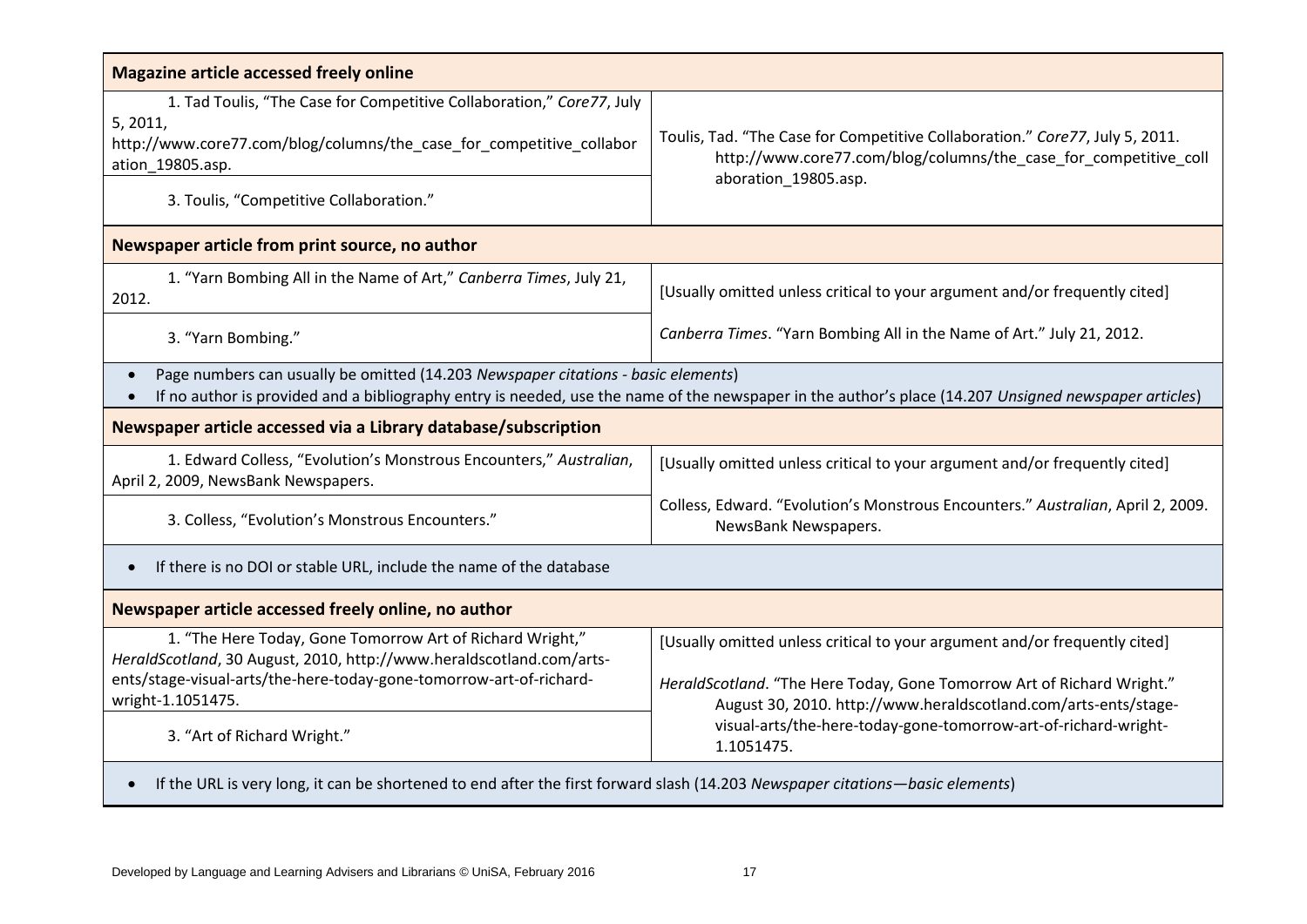| <b>Review of a book</b>                                                                                                                                                                                                                                                                                                                                |                                                                                                                                                  |  |
|--------------------------------------------------------------------------------------------------------------------------------------------------------------------------------------------------------------------------------------------------------------------------------------------------------------------------------------------------------|--------------------------------------------------------------------------------------------------------------------------------------------------|--|
| 1. Laurel Dammann, review of The Story of Graphic Design, by<br>Patrick Cramsie, Print, August 2010, 84.                                                                                                                                                                                                                                               | Dammann, Laurel. Review of The Story of Graphic Design, by Patrick Cramsie.                                                                      |  |
| 3. Dammann, review of Story of Graphic Design, 84.                                                                                                                                                                                                                                                                                                     | Print, August 2010, 84.                                                                                                                          |  |
| Omit any initial A or The from the short form of titles included in the second and subsequent notes (14.28 Short form for titles)                                                                                                                                                                                                                      |                                                                                                                                                  |  |
| <b>Review of an exhibition</b>                                                                                                                                                                                                                                                                                                                         |                                                                                                                                                  |  |
| 1. Jack Robins, review of Laughter, curated by Victor Mendrano,<br>artworks by Stephen Bird, Ben Booth, Andrew Harper, Henri Papin, Roam<br>and Loba, and Nicole Robson, CAST Gallery, Hobart, Artlink 30, no. 4 (2010):<br>86.                                                                                                                        | Robins, Jack. Review of Laughter, curated by Victor Mendrano, artworks by<br>Stephen Bird, Ben Booth, Andrew Harper, Henri Papin, Roam and Loba, |  |
| 3. Robins, review of Laughter, 86.                                                                                                                                                                                                                                                                                                                     | and Nicole Robson, CAST Gallery, Hobart. Artlink 30, no. 4 (2010): 86.                                                                           |  |
| Other reviews can be similarly constructed (see 14.216 Reviews of plays, movies, television programs, concerts, and the like)<br>$\bullet$<br>If a review has been given a title separate to that of the book, exhibition, concert or other publication/event being reviewed, include this in double<br>quotes between the author name and 'review of' |                                                                                                                                                  |  |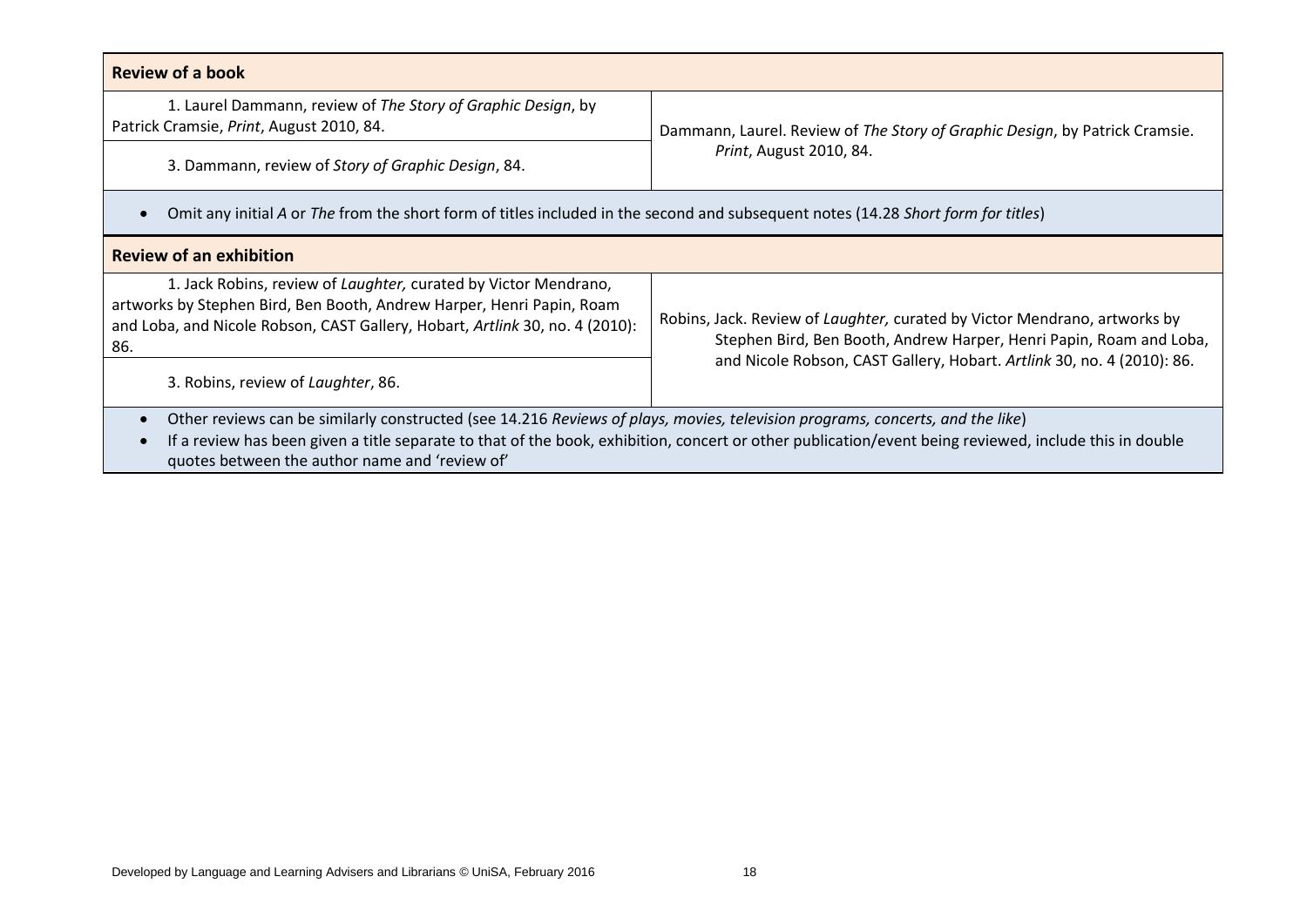# **Websites and web pages (14.243-14.245)**

| <b>Basic format for footnote or endnote:</b>                                                                                                                                |                                                                                                                                                                                                                                         |                |  |
|-----------------------------------------------------------------------------------------------------------------------------------------------------------------------------|-----------------------------------------------------------------------------------------------------------------------------------------------------------------------------------------------------------------------------------------|----------------|--|
| Author's First name Family name, "Title of Page," site owner/sponsor, date published/modified/accessed, URL.                                                                |                                                                                                                                                                                                                                         |                |  |
|                                                                                                                                                                             | <b>Subsequent notes:</b>                                                                                                                                                                                                                |                |  |
|                                                                                                                                                                             | Author's Family name, "Title of page."                                                                                                                                                                                                  |                |  |
|                                                                                                                                                                             | <b>Corresponding bibliographic entry:</b>                                                                                                                                                                                               |                |  |
|                                                                                                                                                                             | NB: Web pages are not usually included in the bibliography. If you have been asked to do so, this is the format:                                                                                                                        |                |  |
|                                                                                                                                                                             | Author's family name, Given name(s). "Title of Page." Site owner/sponsor. Date published/modified/accessed. URL.                                                                                                                        |                |  |
| <b>Tips</b>                                                                                                                                                                 | Websites and web pages are included in notes only - formal citations are usually only made to publications accessed online e.g. articles, reports,<br>$\bullet$<br>and books, which are cited in accordance with the publication format |                |  |
|                                                                                                                                                                             | Refer to whole websites by either title, sponsor/author name, or descriptive phrase<br>Include date of publication, if any; if not, include date of modification/revision, if any; if not, include date accessed                        |                |  |
|                                                                                                                                                                             |                                                                                                                                                                                                                                         |                |  |
| <b>Whole website</b>                                                                                                                                                        |                                                                                                                                                                                                                                         |                |  |
|                                                                                                                                                                             | <b>Basic format for footnote or endnote</b><br><b>Corresponding bibliographic entry</b>                                                                                                                                                 |                |  |
|                                                                                                                                                                             | WorldArchitectureNews.com                                                                                                                                                                                                               |                |  |
|                                                                                                                                                                             | Stanford Encyclopedia of Philosophy                                                                                                                                                                                                     |                |  |
|                                                                                                                                                                             | I Love Typography (blog)                                                                                                                                                                                                                |                |  |
|                                                                                                                                                                             | Creative Review online                                                                                                                                                                                                                  | [Not included] |  |
|                                                                                                                                                                             | Google Maps                                                                                                                                                                                                                             |                |  |
|                                                                                                                                                                             | <b>Subsequent notes</b>                                                                                                                                                                                                                 |                |  |
| As above                                                                                                                                                                    |                                                                                                                                                                                                                                         |                |  |
| Titles of websites are italicised when analogous to books or journals<br>$\bullet$                                                                                          |                                                                                                                                                                                                                                         |                |  |
| Single web page                                                                                                                                                             |                                                                                                                                                                                                                                         |                |  |
| 1. "AGDA Code of Ethics," Australian Graphic Design Association,                                                                                                            |                                                                                                                                                                                                                                         |                |  |
| accessed 16 August, 2012, http://www.agda.com.au/about/code.<br>[Usually omitted unless critical to your argument and/or frequently cited]                                  |                                                                                                                                                                                                                                         |                |  |
| 3. "AGDA Code of Ethics."                                                                                                                                                   |                                                                                                                                                                                                                                         |                |  |
| If the web page includes a date of revision or modification include this instead of the access date e.g. site owner/sponsor, last modified November 25,<br>2010, http://URL |                                                                                                                                                                                                                                         |                |  |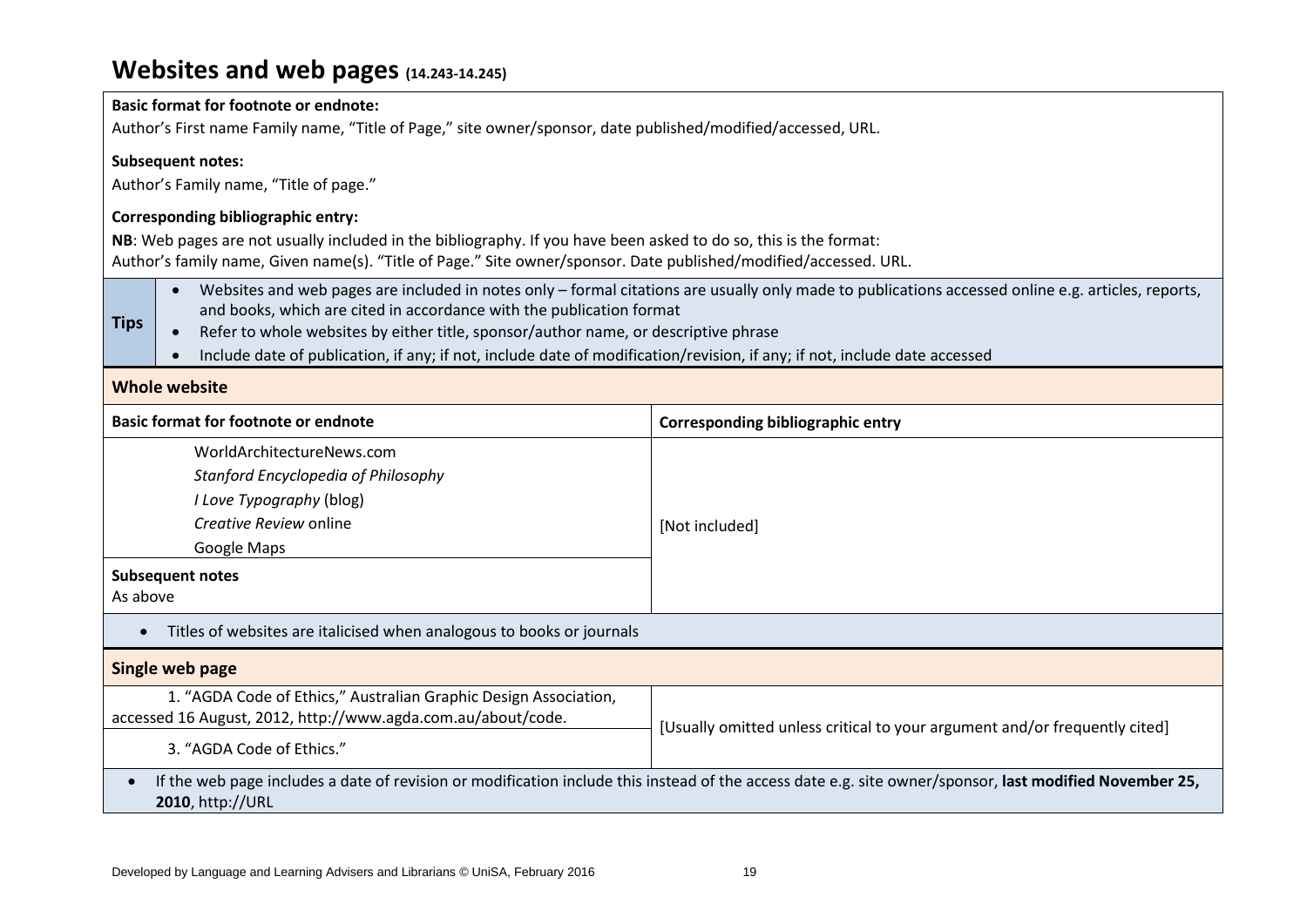# **Exhibition catalogues (14.250; Turabian 8th ed. 17.8.5.1)**

| <b>Basic format for footnote or endnote:</b><br>Author's First name Family name, Title of Catalogue (City of Publication: Publisher, Year of Publication), page number.                                                                                              |                                                                                                                                                                                                                                                                                                                                                                                                                                                |                                                                                                                                                                                                                    |  |
|----------------------------------------------------------------------------------------------------------------------------------------------------------------------------------------------------------------------------------------------------------------------|------------------------------------------------------------------------------------------------------------------------------------------------------------------------------------------------------------------------------------------------------------------------------------------------------------------------------------------------------------------------------------------------------------------------------------------------|--------------------------------------------------------------------------------------------------------------------------------------------------------------------------------------------------------------------|--|
|                                                                                                                                                                                                                                                                      |                                                                                                                                                                                                                                                                                                                                                                                                                                                |                                                                                                                                                                                                                    |  |
|                                                                                                                                                                                                                                                                      | <b>Subsequent notes:</b>                                                                                                                                                                                                                                                                                                                                                                                                                       |                                                                                                                                                                                                                    |  |
|                                                                                                                                                                                                                                                                      | Author's Family name, Shortened Form of Main Title, page number/s.                                                                                                                                                                                                                                                                                                                                                                             |                                                                                                                                                                                                                    |  |
|                                                                                                                                                                                                                                                                      | <b>Corresponding bibliographic entry:</b><br>Author's family name, Given name(s). Title of Catalogue. Place of Publication: Publisher, Year of Publication. Exhibition details.                                                                                                                                                                                                                                                                |                                                                                                                                                                                                                    |  |
| <b>Tips</b>                                                                                                                                                                                                                                                          | Cite exhibition catalogues as you would books, with the addition of the name(s) and location(s) of the exhibition to the bibliography only (14.250<br>$\bullet$<br>Exhibition catalogs, Turabian 17.8.5 Texts in the Visual and Performing Arts). If space is a concern rather than Published to coincide you can<br>condense this to Exhibition catalogue.<br>Cite the curator as the editor. If there is no curator, cite artists as authors |                                                                                                                                                                                                                    |  |
| Exhibition catalogue with one curator or editor                                                                                                                                                                                                                      |                                                                                                                                                                                                                                                                                                                                                                                                                                                |                                                                                                                                                                                                                    |  |
|                                                                                                                                                                                                                                                                      | <b>Basic format for footnote or endnote</b><br><b>Corresponding bibliographic entry</b>                                                                                                                                                                                                                                                                                                                                                        |                                                                                                                                                                                                                    |  |
|                                                                                                                                                                                                                                                                      | 1. Juliana Engberg, ed., Patricia Piccinini: Relativity (Perth, Western<br>Engberg, Juliana, ed. Patricia Piccinini: Relativity. Perth, Western Australia: Art<br>Australia: Art Gallery of Western Australia, 2010), 24.<br>Gallery of Western Australia, 2010. Published to coincide with the                                                                                                                                                |                                                                                                                                                                                                                    |  |
| <b>Subsequent notes</b><br>Australia.<br>3. Engberg, Patricia Piccinini, 13.                                                                                                                                                                                         |                                                                                                                                                                                                                                                                                                                                                                                                                                                | exhibition of the same name, shown at the Art Gallery of Western                                                                                                                                                   |  |
| Section from an exhibition catalogue                                                                                                                                                                                                                                 |                                                                                                                                                                                                                                                                                                                                                                                                                                                |                                                                                                                                                                                                                    |  |
|                                                                                                                                                                                                                                                                      | 1. Marcia Langton, "The Valley of the Dolls: Black Humour in the Art<br>of Destiny Deacon," in Destiny Deacon: Walk and Don't Look Blak, ed.<br>Natalie King (Sydney: Museum of Contemporary Art, 2005), 71.                                                                                                                                                                                                                                   | Langton, Marcia. "The Valley of the Dolls: Black Humour in the Art of Destiny<br>Deacon." In Destiny Deacon: Walk and Don't Look Blak, edited by<br>Natalie King, 70-74. Sydney: Museum of Contemporary Art, 2005. |  |
|                                                                                                                                                                                                                                                                      | Published to coincide with the exhibition of the same name, shown at<br>3. Langton, "Valley of the Dolls," 72.<br>the Museum of Contemporary Art and then touring internationally.                                                                                                                                                                                                                                                             |                                                                                                                                                                                                                    |  |
| Exhibition catalogue with no curator or editor                                                                                                                                                                                                                       |                                                                                                                                                                                                                                                                                                                                                                                                                                                |                                                                                                                                                                                                                    |  |
| 1. Sam Leach, Unnatural Selection (Walkerville, South Australia:<br>Leach, Sam. Unnatural Selection. Walkerville, South Australia: Peter Walker Fine<br>Peter Walker Fine Art, 2007), n.p.<br>Art, 2007. Published to coincide with the exhibition of the same name, |                                                                                                                                                                                                                                                                                                                                                                                                                                                |                                                                                                                                                                                                                    |  |
|                                                                                                                                                                                                                                                                      | shown at Peter Walker Fine Art.<br>3. Leach, Unnatural Selection, n.p.                                                                                                                                                                                                                                                                                                                                                                         |                                                                                                                                                                                                                    |  |
| The name of artist/s are listed in the same way as authors<br>In this example the catalogue has no page numbers $-$ this can be indicated using $n.p.$ (no page)                                                                                                     |                                                                                                                                                                                                                                                                                                                                                                                                                                                |                                                                                                                                                                                                                    |  |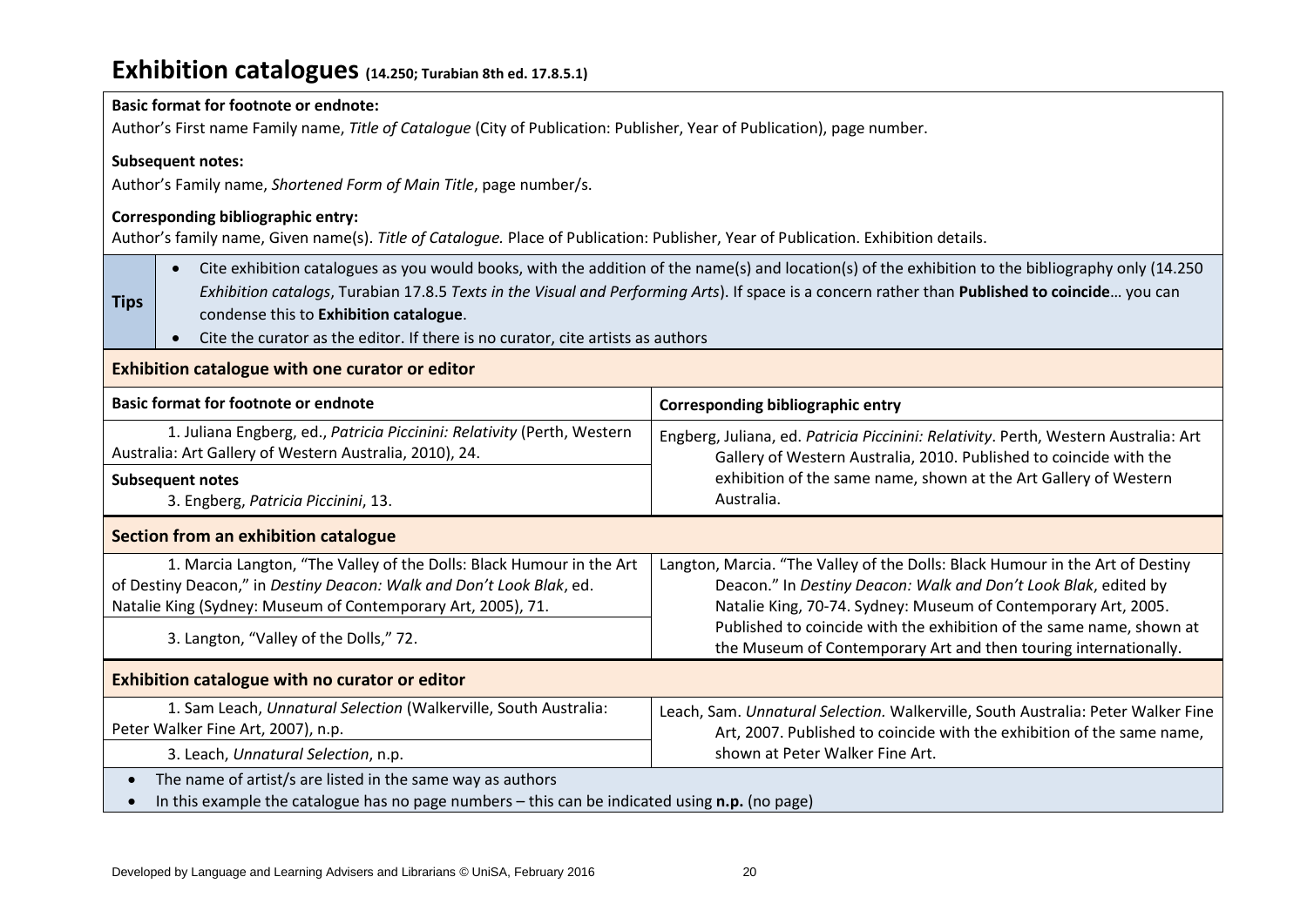# **Illustrations**

| <b>Tips</b>                                                                                                                                        | Attribute all images. If an image was taken by you, include the note Photograph by author. If the image was taken by someone else who has<br>given you permission to reproduce this, include the note Photography courtesy of Name.<br>Unless illustrations are included as a separate gallery, they should appear in close proximity to the passages of text in which they are discussed<br>(3.8 Placement of illustrations relative to text)<br>All illustrations should include caption and footnote/endnote. Include sources of illustrations in the bibliography only if appropriate to the source<br>You may be required to also provide a list of illustrations (for example, placed after the bibliography)<br>$\bullet$<br>If there is insufficient information with the image to cite it fully, use other sources (e.g. museum websites) to find out what you need<br>Precede the image caption with Figure, numbered consecutively from the first illustration Figure 1<br>If type of graphic is unclear, include this in parentheses after the title e.g. (cartoon) (advertisement) (architectural drawing) (packaging) |                                                                                                                                                      |  |  |
|----------------------------------------------------------------------------------------------------------------------------------------------------|-------------------------------------------------------------------------------------------------------------------------------------------------------------------------------------------------------------------------------------------------------------------------------------------------------------------------------------------------------------------------------------------------------------------------------------------------------------------------------------------------------------------------------------------------------------------------------------------------------------------------------------------------------------------------------------------------------------------------------------------------------------------------------------------------------------------------------------------------------------------------------------------------------------------------------------------------------------------------------------------------------------------------------------------------------------------------------------------------------------------------------------|------------------------------------------------------------------------------------------------------------------------------------------------------|--|--|
|                                                                                                                                                    | Paintings, sculpture, photographs and other artworks discussed (without including images of these in your paper)                                                                                                                                                                                                                                                                                                                                                                                                                                                                                                                                                                                                                                                                                                                                                                                                                                                                                                                                                                                                                    |                                                                                                                                                      |  |  |
| <b>Basic format for footnote or endnote:</b><br>Artist's First name Family name, Title of Artwork, date artwork produced, artwork venue, location. |                                                                                                                                                                                                                                                                                                                                                                                                                                                                                                                                                                                                                                                                                                                                                                                                                                                                                                                                                                                                                                                                                                                                     |                                                                                                                                                      |  |  |
| <b>Subsequent notes:</b><br>Artist's Family name, Title of Artwork.                                                                                |                                                                                                                                                                                                                                                                                                                                                                                                                                                                                                                                                                                                                                                                                                                                                                                                                                                                                                                                                                                                                                                                                                                                     |                                                                                                                                                      |  |  |
| Corresponding bibliographic entry:<br>[Not included].                                                                                              |                                                                                                                                                                                                                                                                                                                                                                                                                                                                                                                                                                                                                                                                                                                                                                                                                                                                                                                                                                                                                                                                                                                                     |                                                                                                                                                      |  |  |
| Paintings, sculpture, photographs and other artworks discussed (without including images of these in your paper)                                   |                                                                                                                                                                                                                                                                                                                                                                                                                                                                                                                                                                                                                                                                                                                                                                                                                                                                                                                                                                                                                                                                                                                                     |                                                                                                                                                      |  |  |
| Adelaide.<br>Melbourne.                                                                                                                            | 1. Patricia Piccinini, Big Mother, 2005, Art Gallery of South Australia,<br>2. Tracey Moffatt, Something More #8, 1989, Art Gallery of South<br>Australia, Adelaide.<br>3. John Brack, Collins St., 5p.m., 1955, National Galley of Victoria,<br><b>Subsequent Notes</b><br>4. Piccinini, Big Mother.<br>5. Moffatt, Something More #8.<br>6. Brack, Collins St., 5p.m.                                                                                                                                                                                                                                                                                                                                                                                                                                                                                                                                                                                                                                                                                                                                                             | [Not included]                                                                                                                                       |  |  |
| $\bullet$                                                                                                                                          | Gallery of South Australia, Adelaide) (17.8.1.1 Paintings, Sculptures, and Photographs - Turabian 8th ed.)<br>Include the name and location of any institution housing the work                                                                                                                                                                                                                                                                                                                                                                                                                                                                                                                                                                                                                                                                                                                                                                                                                                                                                                                                                     | Artworks can be cited in-text rather than being included in notes e.g. this technique was illustrated by Patricia Piccinini in Big Mother (2005, Art |  |  |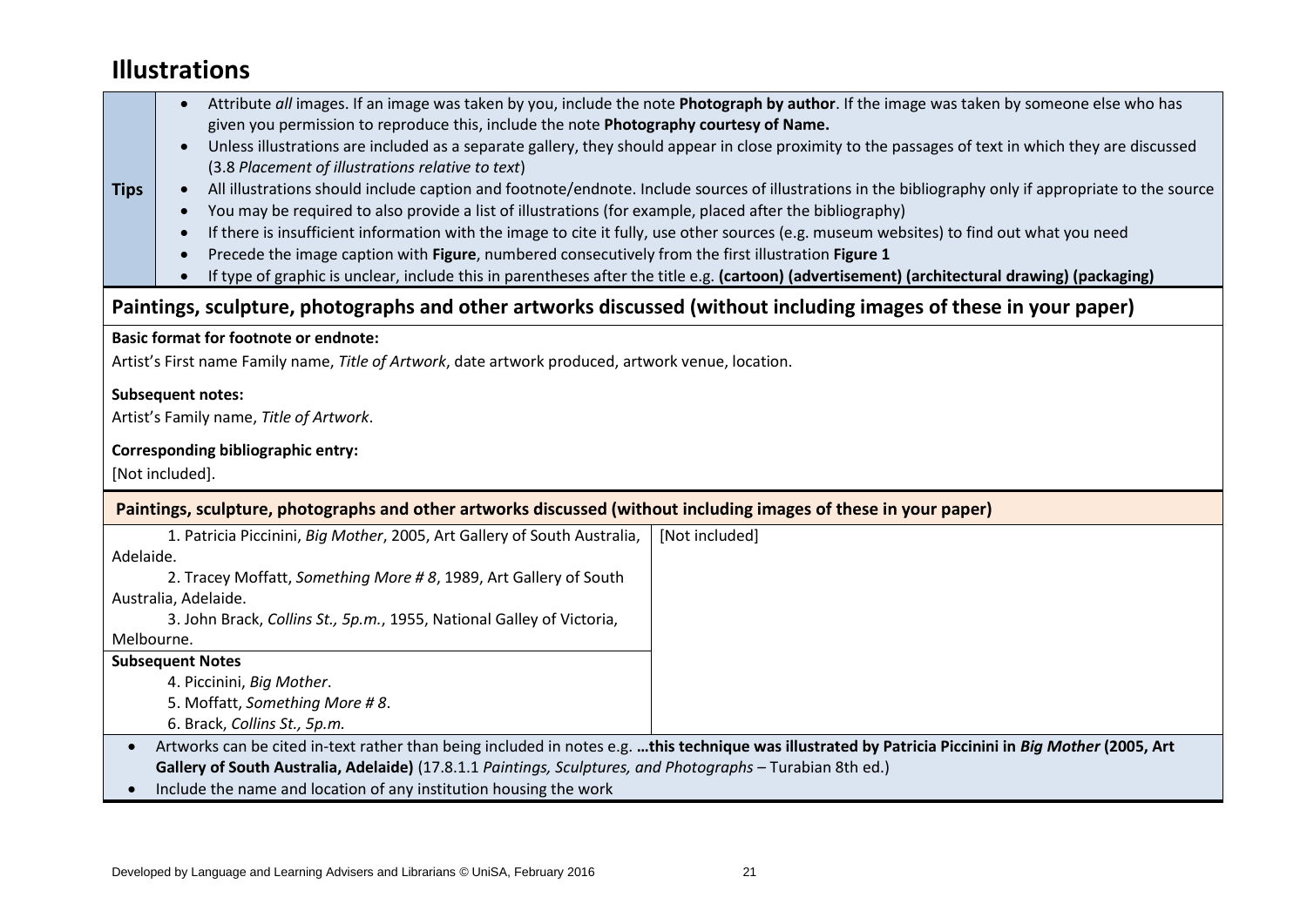| Paintings, sculpture, photographs and other artworks - image from published material e.g. books, journals                                                                                                                                                                                                                                                                                                                                                                                                                 |                                                                                                                                                                                                                                                                                           |  |  |
|---------------------------------------------------------------------------------------------------------------------------------------------------------------------------------------------------------------------------------------------------------------------------------------------------------------------------------------------------------------------------------------------------------------------------------------------------------------------------------------------------------------------------|-------------------------------------------------------------------------------------------------------------------------------------------------------------------------------------------------------------------------------------------------------------------------------------------|--|--|
| <b>Basic format for image caption:</b>                                                                                                                                                                                                                                                                                                                                                                                                                                                                                    |                                                                                                                                                                                                                                                                                           |  |  |
| Artist's First name Family name, Title of Artwork, date artwork produced, medium, dimensions.                                                                                                                                                                                                                                                                                                                                                                                                                             |                                                                                                                                                                                                                                                                                           |  |  |
| <b>Basic format for footnote or endnote:</b>                                                                                                                                                                                                                                                                                                                                                                                                                                                                              |                                                                                                                                                                                                                                                                                           |  |  |
| Artist's First name Family name, Title of Artwork, date artwork produced, in [follow the conventions for the publication type].                                                                                                                                                                                                                                                                                                                                                                                           |                                                                                                                                                                                                                                                                                           |  |  |
| Corresponding bibliographic entry:                                                                                                                                                                                                                                                                                                                                                                                                                                                                                        |                                                                                                                                                                                                                                                                                           |  |  |
| [Follow the conventions for the publication type].                                                                                                                                                                                                                                                                                                                                                                                                                                                                        |                                                                                                                                                                                                                                                                                           |  |  |
|                                                                                                                                                                                                                                                                                                                                                                                                                                                                                                                           |                                                                                                                                                                                                                                                                                           |  |  |
| Paintings, sculpture, photographs and other artworks - image from book chapter                                                                                                                                                                                                                                                                                                                                                                                                                                            |                                                                                                                                                                                                                                                                                           |  |  |
|                                                                                                                                                                                                                                                                                                                                                                                                                                                                                                                           |                                                                                                                                                                                                                                                                                           |  |  |
| Figure 6 Klytie Pate, Bottlebrush Vase, ca. 1939, earthenware, 24.6 x 19.4 cm.                                                                                                                                                                                                                                                                                                                                                                                                                                            | McPhee, John. "An Aspect of Pottery in Melbourne in the 1930s." In Art Deco in<br>Australia: Sunrise Over the Pacific, edited by Mark Ferson and Mary                                                                                                                                     |  |  |
| 7. Klytie Pate, Bottlebrush Vase, ca. 1939, in John McPhee, "An                                                                                                                                                                                                                                                                                                                                                                                                                                                           | Nilsson, 118-121. St Leonards, Sydney: Fine Art Publishing, 2001.                                                                                                                                                                                                                         |  |  |
| Aspect of Pottery in Melbourne in the 1930s," in Art Deco in Australia:                                                                                                                                                                                                                                                                                                                                                                                                                                                   |                                                                                                                                                                                                                                                                                           |  |  |
| Sunrise Over the Pacific, ed. Mark Ferson and Mary Nilsson (St Leonards,                                                                                                                                                                                                                                                                                                                                                                                                                                                  |                                                                                                                                                                                                                                                                                           |  |  |
| Sydney: Fine Art Publishing, 2001), 121.                                                                                                                                                                                                                                                                                                                                                                                                                                                                                  |                                                                                                                                                                                                                                                                                           |  |  |
|                                                                                                                                                                                                                                                                                                                                                                                                                                                                                                                           | Include details of the publication in place of any holding institution and its location (17.8.1.1 Paintings, Sculptures, and Photographs - Turabian 8th ed.)                                                                                                                              |  |  |
|                                                                                                                                                                                                                                                                                                                                                                                                                                                                                                                           | Include dimensions of original artworks following medium and in the format height x width x depth cm (3.27 Including original dimensions in captions)                                                                                                                                     |  |  |
| Paintings, sculpture, photographs, and other artworks - image from exhibition catalogue                                                                                                                                                                                                                                                                                                                                                                                                                                   |                                                                                                                                                                                                                                                                                           |  |  |
| Figure 12 Nici Cumpston, Campsite V, Nookamka Lake, 2008, inkjet print on<br>canvas, hand-coloured with pencil and watercolour, 77 x 206 cm. <sup>1</sup><br>1. Nici Cumpston, Campsite V, Nookamka Lake, 2008, in<br>Undisclosed: 2nd National Indigenous Art Triennial, ed. Carly Lane and<br>Franchesca Cubillo (Canberra: National Gallery of Australia, 2012), 55;<br>"Undisclosed: 2nd National Indigenous Art Triennial; The Artists; Nici<br>Cumpston; Campsite V, Nookamka Lake," National Gallery of Australia, | Lane, Carly, and Franchesca Cubillo, eds. Undisclosed: 2nd National Indigenous<br>Art Triennial. Canberra: National Gallery of Australia, 2012. Published to<br>coincide with the exhibition of the same name, shown at the National<br>Gallery of Australia and then touring nationally. |  |  |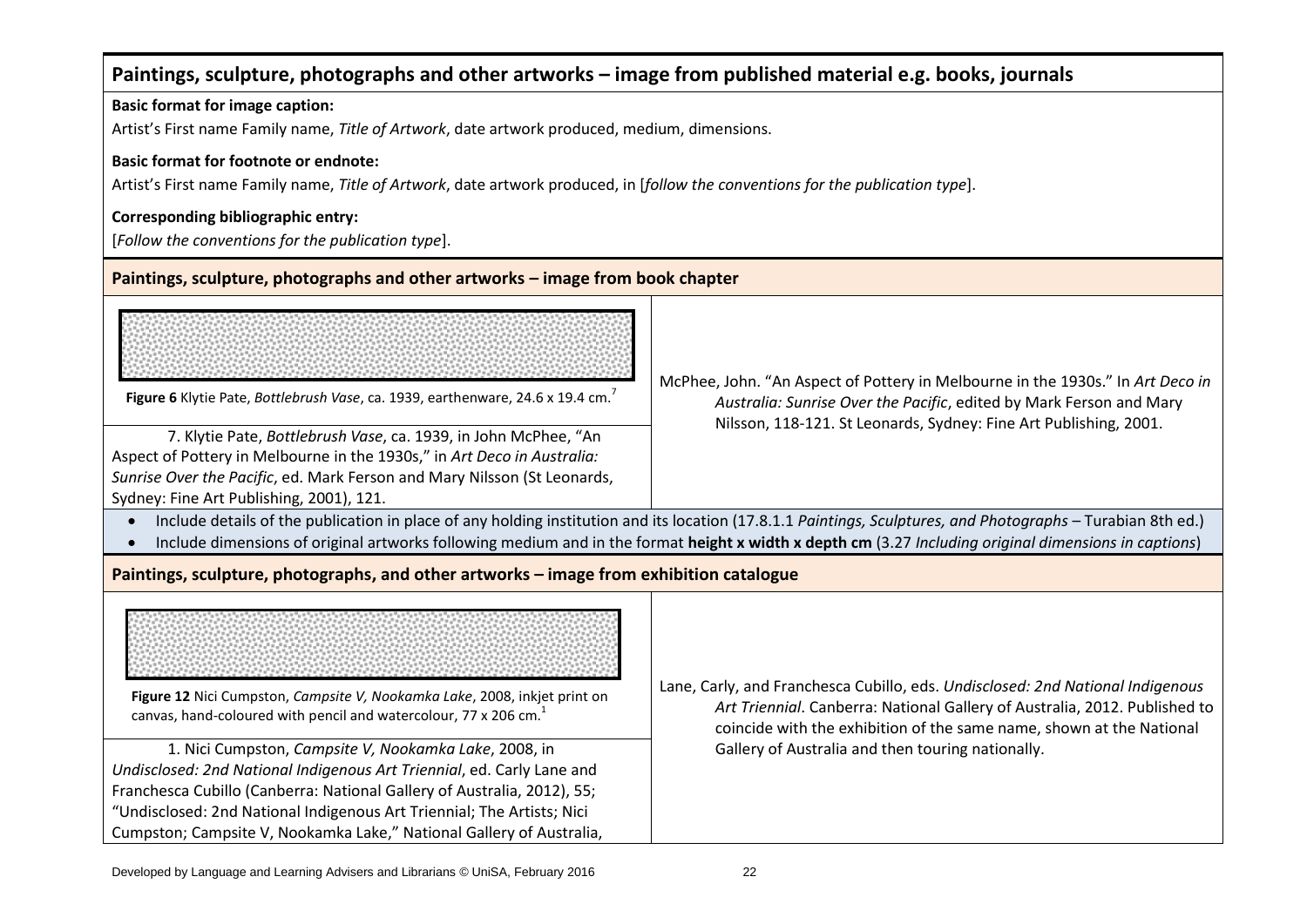| accessed 16 September, 2013,<br>http://nga.gov.au/Exhibition/unDisclosed/Default.cfm?IRN=211324&BioArti<br>stIRN=37857&MnuID=ARTISTS&GALID=37857&viewID=3&DTLVIEW=TRUE. |                                                                                                                                                                                                                                          |  |
|-------------------------------------------------------------------------------------------------------------------------------------------------------------------------|------------------------------------------------------------------------------------------------------------------------------------------------------------------------------------------------------------------------------------------|--|
| Technique and dimensions were sourced from the exhibition website as the catalogue did not provide these. Both need to be referenced<br>$\bullet$                       |                                                                                                                                                                                                                                          |  |
| <b>Other illustrations</b>                                                                                                                                              |                                                                                                                                                                                                                                          |  |
| Paintings, sculpture, photographs, and other artworks - image from ARTstor                                                                                              |                                                                                                                                                                                                                                          |  |
| Figure 1 Lee Krasner, Pollination, 1968, oil on canvas, 206.38 x 210.82 cm. <sup>1</sup><br>1. Lee Krasner, Pollination, 1968, ARTstor (DMA_.1968.10).                  | [Omit from bibliography]                                                                                                                                                                                                                 |  |
| Include the database name and any identification number (14.271 Library and other commercial databases)<br>$\bullet$                                                    |                                                                                                                                                                                                                                          |  |
| Image of an artwork from a website                                                                                                                                      |                                                                                                                                                                                                                                          |  |
| Figure 10 Julie Blyfield, Slice Pod, Brooch, 2003, sterling silver, 8.0 x 7.3 x 3.8 cm. <sup>4</sup>                                                                    | [Omit from bibliography]                                                                                                                                                                                                                 |  |
| 4. Julie Blyfield, Slice Pod, Brooch, 2003, National Gallery of Victoria,<br>Melbourne, accessed April 20, 2013,<br>http://www.ngv.vic.gov.au/col/work/77580.           |                                                                                                                                                                                                                                          |  |
| Architectural drawing from a journal article                                                                                                                            |                                                                                                                                                                                                                                          |  |
| Figure 5 Straw-bale housing: UK project. Cross-section. <sup>15</sup>                                                                                                   | Sodagar, Behzad, Deepak Rai, Barbara Jones, Jakub Wihan, and Rosi Fields. "The<br>Carbon-Reduction Potential of Straw-Bale Housing." Building Research<br>and Information 39, no. 1 (2011): 51-65. doi:<br>10.1080/09613218.2010.528187. |  |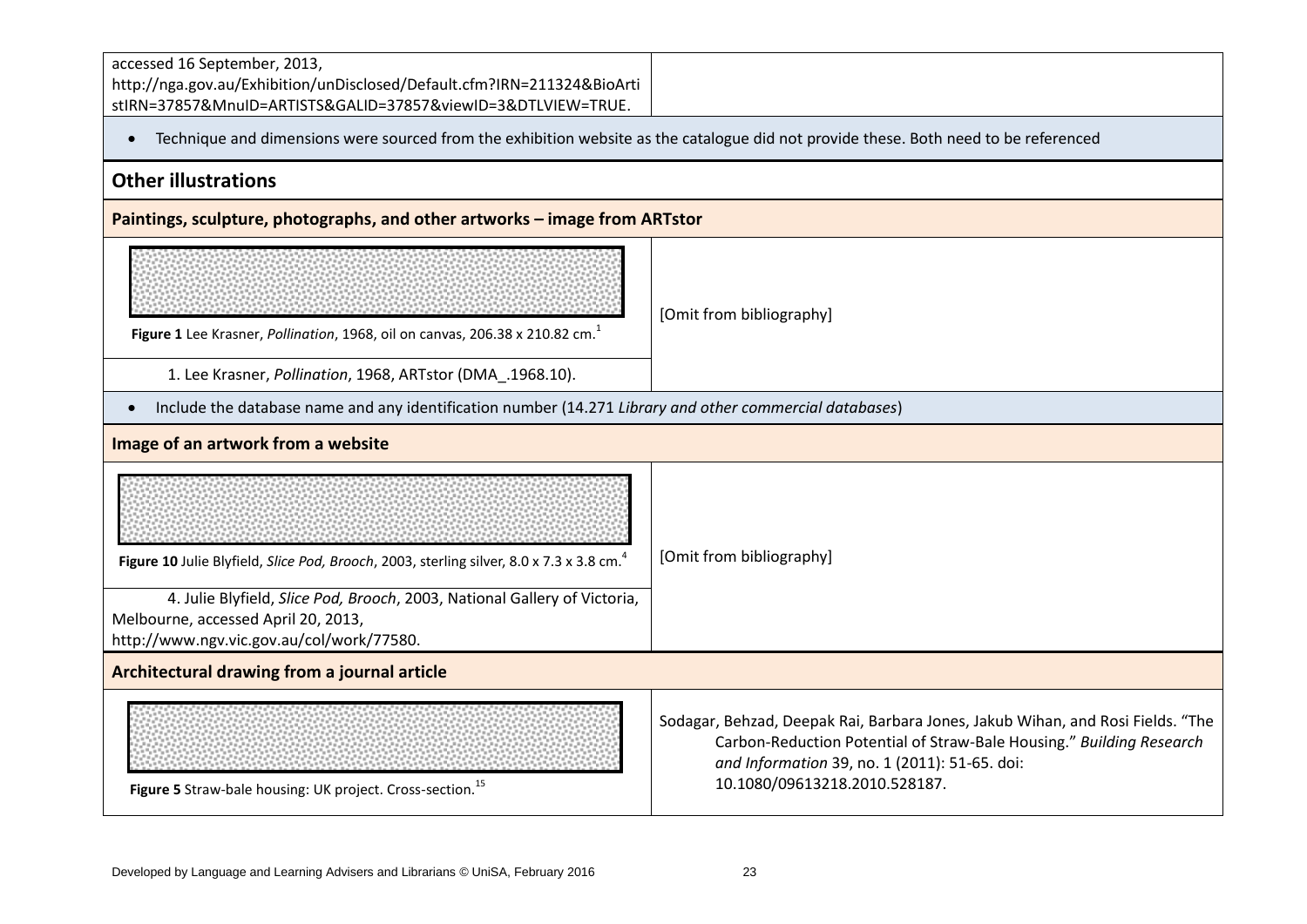| 15. Behzad Sodagar et al., "Cross-Section" (architectural drawing), in<br>"The Carbon-Reduction Potential of Straw-Bale Housing," Building Research<br>and Information 39, no. 1 (2011): 54, figure 3,<br>doi:10.1080/09613218.2010.528187.                         |                                                                                                  |  |  |
|---------------------------------------------------------------------------------------------------------------------------------------------------------------------------------------------------------------------------------------------------------------------|--------------------------------------------------------------------------------------------------|--|--|
| Include any source illustration numbered figure, table, map, or plate after the page number (14.165 Citing illustrations and tables)<br>See 8.159 Hyphenated compounds in headline-style titles for when to capitalise hyphenated compounds such as in this example |                                                                                                  |  |  |
| Image of a poster from a design annual                                                                                                                                                                                                                              |                                                                                                  |  |  |
| Figure 3 Pentagram Design, "Our Dark Twin" (poster), 2008. <sup>5</sup>                                                                                                                                                                                             | Pedersen, B. Martin, ed. Graphis Design Annual 2009. New York: Graphis, 2008.                    |  |  |
| 5. Pentagram Design, "Our Dark Twin" (poster), 2008, in Graphis<br>Design Annual 2009, ed. B. Martin Pedersen (New York: Graphis, 2008), 191.                                                                                                                       |                                                                                                  |  |  |
| Include medium and dimensions in caption if available                                                                                                                                                                                                               |                                                                                                  |  |  |
| Image of a poster from an illustration annual                                                                                                                                                                                                                       |                                                                                                  |  |  |
| Figure 2 James Fryer, "Economic Outrage," 2010, acrylics on hardboard. <sup>5</sup>                                                                                                                                                                                 | Society of Illustrators. 53rd Annual of American Illustration. New York: Harper<br>Design, 2011. |  |  |
| 5. James Fryer, "Economic Outrage" (editorial illustration), 2010, in<br>53rd Annual of American Illustration, Society of Illustrators (New York:<br>Harper Design, 2012), 108.                                                                                     |                                                                                                  |  |  |
| 14.92 Organization as author                                                                                                                                                                                                                                        |                                                                                                  |  |  |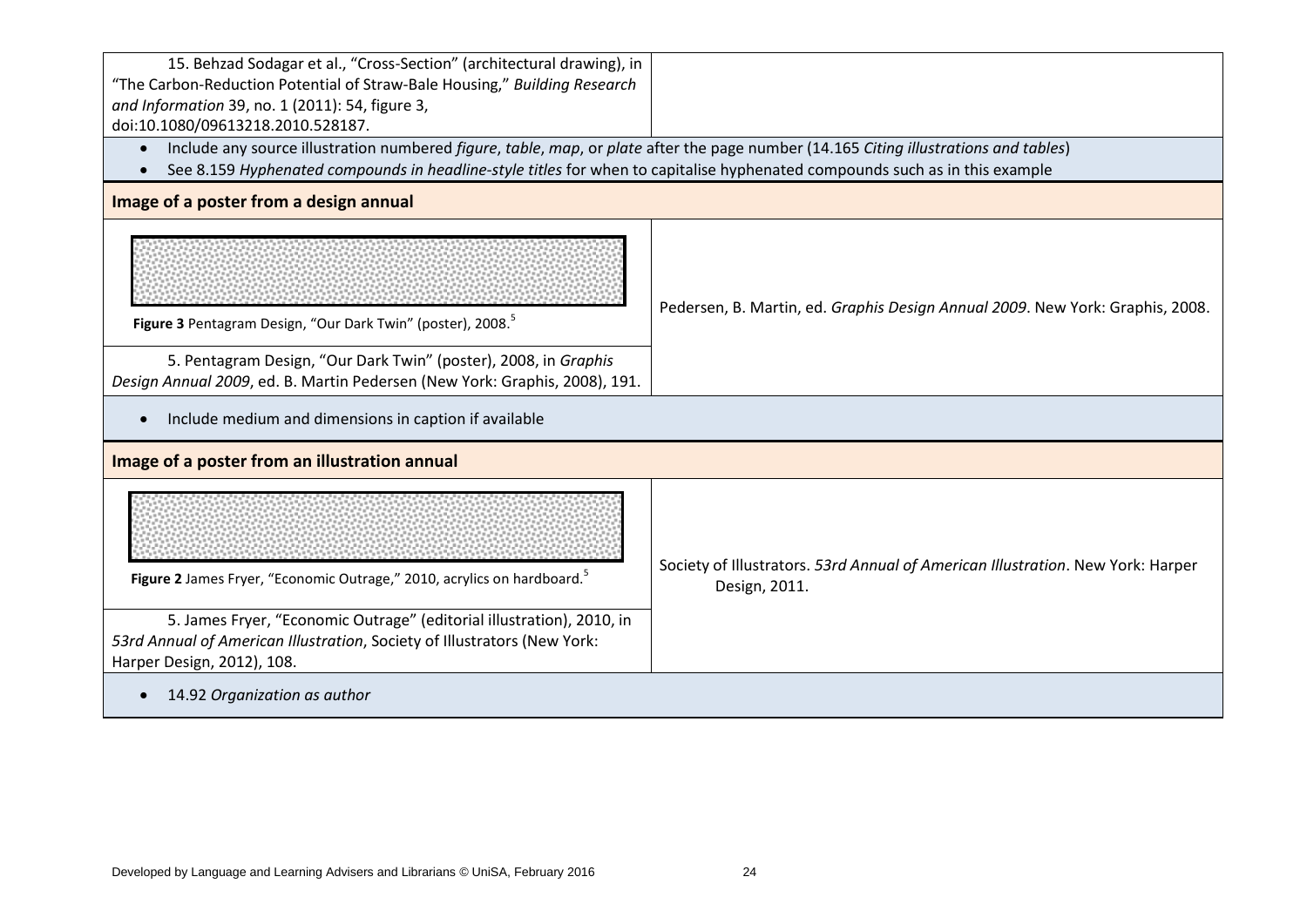# **Sound and visual (14.279-14.280; Turabian 8th ed. 17.8.3)**

| <b>Tips</b>                                                                                                                                                                                                                                                                                                                                              | Citations of this type of material can be variable with some elements at your discretion - adapt from the given examples. See 14.279 DVDs and<br>videocassettes, 14.280 Online multimedia, Turabian 8th ed. 17.8.3 Movies, Television, Radio, and the Likel, and the other sections referenced<br>below for further guidance |                                                                                                                                                |  |  |
|----------------------------------------------------------------------------------------------------------------------------------------------------------------------------------------------------------------------------------------------------------------------------------------------------------------------------------------------------------|------------------------------------------------------------------------------------------------------------------------------------------------------------------------------------------------------------------------------------------------------------------------------------------------------------------------------|------------------------------------------------------------------------------------------------------------------------------------------------|--|--|
| <b>Film (cinema release)</b>                                                                                                                                                                                                                                                                                                                             |                                                                                                                                                                                                                                                                                                                              |                                                                                                                                                |  |  |
| <b>Basic format for footnote or endnote</b><br><b>Corresponding bibliographic entry</b>                                                                                                                                                                                                                                                                  |                                                                                                                                                                                                                                                                                                                              |                                                                                                                                                |  |  |
| Productions, 2009).                                                                                                                                                                                                                                                                                                                                      | 1. Bran Nue Dae, directed by Rachel Perkins (Robyn Kershaw                                                                                                                                                                                                                                                                   |                                                                                                                                                |  |  |
| <b>Subsequent notes</b><br>3. Bran Nue Dae, Perkins.                                                                                                                                                                                                                                                                                                     |                                                                                                                                                                                                                                                                                                                              | Perkins, Rachel, dir. Bran Nue Dae. Robyn Kershaw Productions, 2009.                                                                           |  |  |
| Provide additional detail where relevant to discussion/context e.g. screenplay by or featuring<br>$\bullet$<br>Only use this basic style when referring to a release viewed in the cinema<br>$\bullet$<br>If multiple companies are listed as producers, use your discretion - in this case, one of the most prominent of the many featured was selected |                                                                                                                                                                                                                                                                                                                              |                                                                                                                                                |  |  |
|                                                                                                                                                                                                                                                                                                                                                          | Film on videocassette, DVD, or Blu-Ray                                                                                                                                                                                                                                                                                       |                                                                                                                                                |  |  |
|                                                                                                                                                                                                                                                                                                                                                          | 1. Bran Nue Dae, directed by Rachel Perkins (Robyn Kershaw<br>Productions, 2009), DVD (Roadshow Entertainment, 2009).<br>Perkins, Rachel, dir. Bran Nue Dae. Robyn Kershaw Productions, 2009. DVD.                                                                                                                           |                                                                                                                                                |  |  |
| 3. Bran Nue Dae, Perkins.                                                                                                                                                                                                                                                                                                                                |                                                                                                                                                                                                                                                                                                                              | Roadshow Entertainment, 2009.                                                                                                                  |  |  |
| Include the medium as DVD or Videocassette (VHS) or Blu-Ray Disc (BD)<br>$\bullet$                                                                                                                                                                                                                                                                       |                                                                                                                                                                                                                                                                                                                              |                                                                                                                                                |  |  |
| Film on videocassette, DVD, or Blu-Ray - documentary example                                                                                                                                                                                                                                                                                             |                                                                                                                                                                                                                                                                                                                              |                                                                                                                                                |  |  |
| Contemporary Arts Media, 2004).                                                                                                                                                                                                                                                                                                                          | 1. "Episode 1: David Grainger (Sydney)," disc 2, Masters of Design,<br>directed by Kostas Metaxas, DVD (South Fremantle, Western Australia:                                                                                                                                                                                  | Metaxas, Kostas. "Episode 1: David Grainger (Sydney)." Disc 2. Masters of<br>Design. Directed by Kostas Metaxas. DVD. South Fremantle, Western |  |  |
| Australia: Contemporary Arts Media, 2004.<br>3. "David Grainger," Metaxas.                                                                                                                                                                                                                                                                               |                                                                                                                                                                                                                                                                                                                              |                                                                                                                                                |  |  |
| In this independently produced educational material a production company has not been identified<br>$\bullet$<br>Provide additional author and title detail if referring to a specific section of a disc (e.g. indexed scenes, critical commentary), similarly to a book chapter<br>$\bullet$                                                            |                                                                                                                                                                                                                                                                                                                              |                                                                                                                                                |  |  |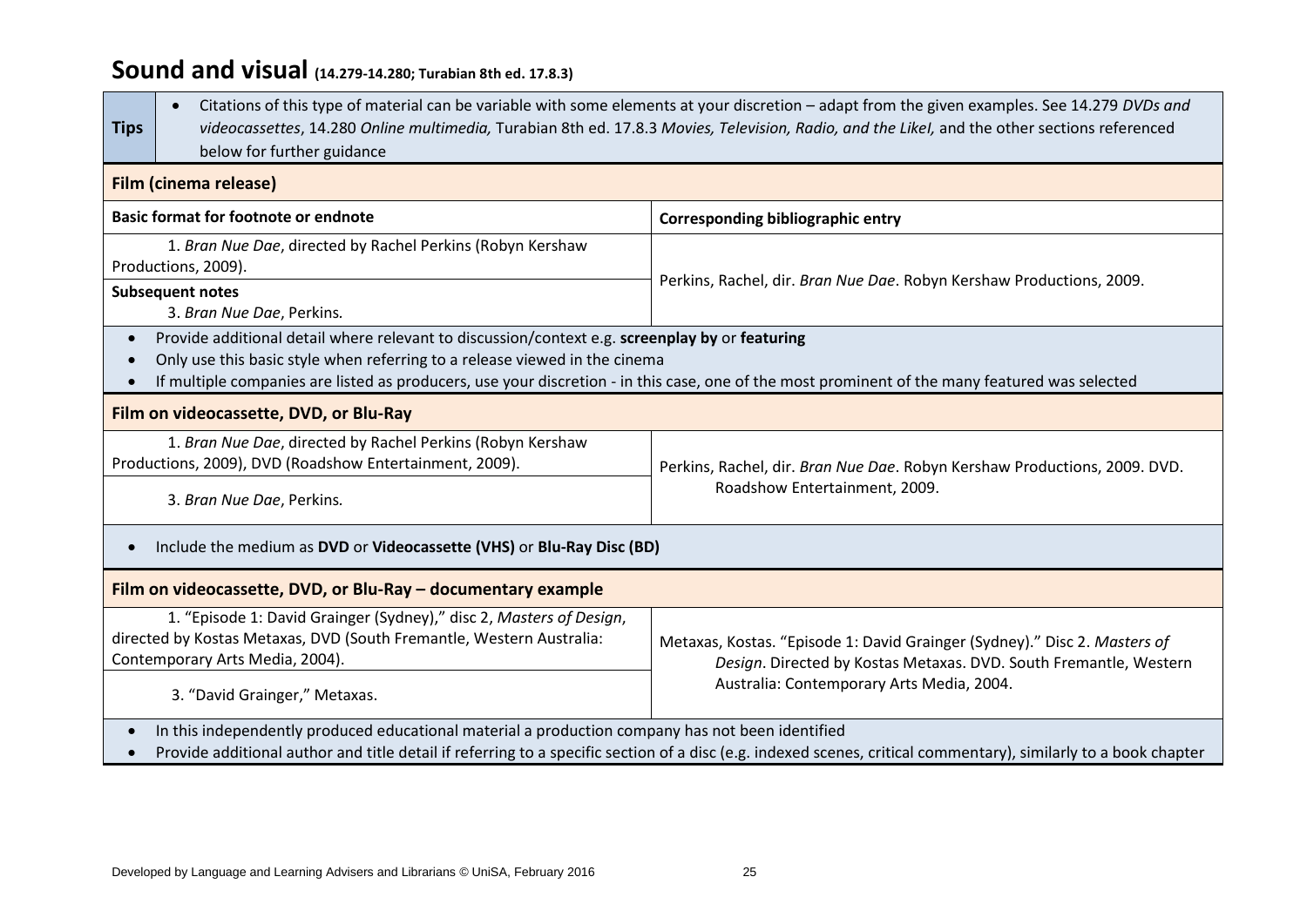| <b>Television episode</b>                                                                                                                                                                                                                                                                                                                                                                                                                                                                                                                 |                                                                                                                                                                                                                                                                                        |  |  |
|-------------------------------------------------------------------------------------------------------------------------------------------------------------------------------------------------------------------------------------------------------------------------------------------------------------------------------------------------------------------------------------------------------------------------------------------------------------------------------------------------------------------------------------------|----------------------------------------------------------------------------------------------------------------------------------------------------------------------------------------------------------------------------------------------------------------------------------------|--|--|
| 1. Engineering Connections, season 1, episode 4, "Taipei Tower,"<br>presented by Richard Hammond, directed by Mike Slee, aired May 15, 2010,<br>on SBS.                                                                                                                                                                                                                                                                                                                                                                                   | Engineering Connections. Season 1, episode 4, "Taipei Tower." Presented by                                                                                                                                                                                                             |  |  |
| 3. "Taipei Tower," Hammond.                                                                                                                                                                                                                                                                                                                                                                                                                                                                                                               | Richard Hammond. Directed by Mike Slee. Aired May 15, 2010, on SBS.                                                                                                                                                                                                                    |  |  |
| If you watch the episode other than when it is broadcast, also include the medium e.g. add DVD (SBS, ca. 2011) or video streaming file (EnhanceTV,<br>$\bullet$<br>$2012$ ) – use the name of the producer or distributor as seems most appropriate<br>With streaming videos accessed via the Library catalogue, give the name of the distributor (e.g. Tape Services, EnhanceTV, or Kanopy)<br>With streaming video accessed via Library databases, include the database name and any identification number e.g. TVNews (TEX20082200022) |                                                                                                                                                                                                                                                                                        |  |  |
| Freely available online video (e.g. YouTube)                                                                                                                                                                                                                                                                                                                                                                                                                                                                                              |                                                                                                                                                                                                                                                                                        |  |  |
| 1. JamFactory, "Wood: Art Design Architecture; John Quan Presents<br>his Flexible Desk Lamp," YouTube video, 2:25, posted April 9, 2013,<br>http://www.youtube.com/watch?v=CnXsqaGljKs&feature=share&list=TL8u2<br>Is3qSjmA.<br>3. JamFactory, "John Quan Presents."                                                                                                                                                                                                                                                                      | [Usually omitted unless critical to your argument and/or frequently cited]<br>JamFactory. "Wood: Art Design Architecture; John Quan Presents his Flexible<br>Desk Lamp." YouTube video, 2:25. Posted April 9, 2013.<br>http://www.youtube.com/watch?v=CnXsqaGljKs&feature=share&list=T |  |  |
| L8u2Is3qSjmA.<br>If there is no date of publication, revision, modification, or posting, provide accessed date<br>If the person posting a video does not appear to be the author, cite title first and specify posted by<br>Include a description of the item e.g. video or music video or video of lecture or New York Times video or TED video                                                                                                                                                                                          |                                                                                                                                                                                                                                                                                        |  |  |
| Radio episode                                                                                                                                                                                                                                                                                                                                                                                                                                                                                                                             |                                                                                                                                                                                                                                                                                        |  |  |
| 1. "Australian Gothic," Rachel Kohn, The Ark, aired April 9, 2006, on<br>Radio National.                                                                                                                                                                                                                                                                                                                                                                                                                                                  | The Ark. "Australian Gothic." Rachel Kohn. Aired April 9, 2006, on Radio                                                                                                                                                                                                               |  |  |
| 3. "Australian Gothic," Kohn.                                                                                                                                                                                                                                                                                                                                                                                                                                                                                                             | National.                                                                                                                                                                                                                                                                              |  |  |
| Use the title of the program/series to start your bibliography entry (17.8.3.2 Television and Radio Programs)<br>If you listen to the episode other than when it is broadcast, also include the medium e.g. add MP3 audio file, last modified May 4, 2006,<br>http://mpegmedia.abc.net.au/rn/podcast/2006/04/ark_20060409.mp3.                                                                                                                                                                                                            |                                                                                                                                                                                                                                                                                        |  |  |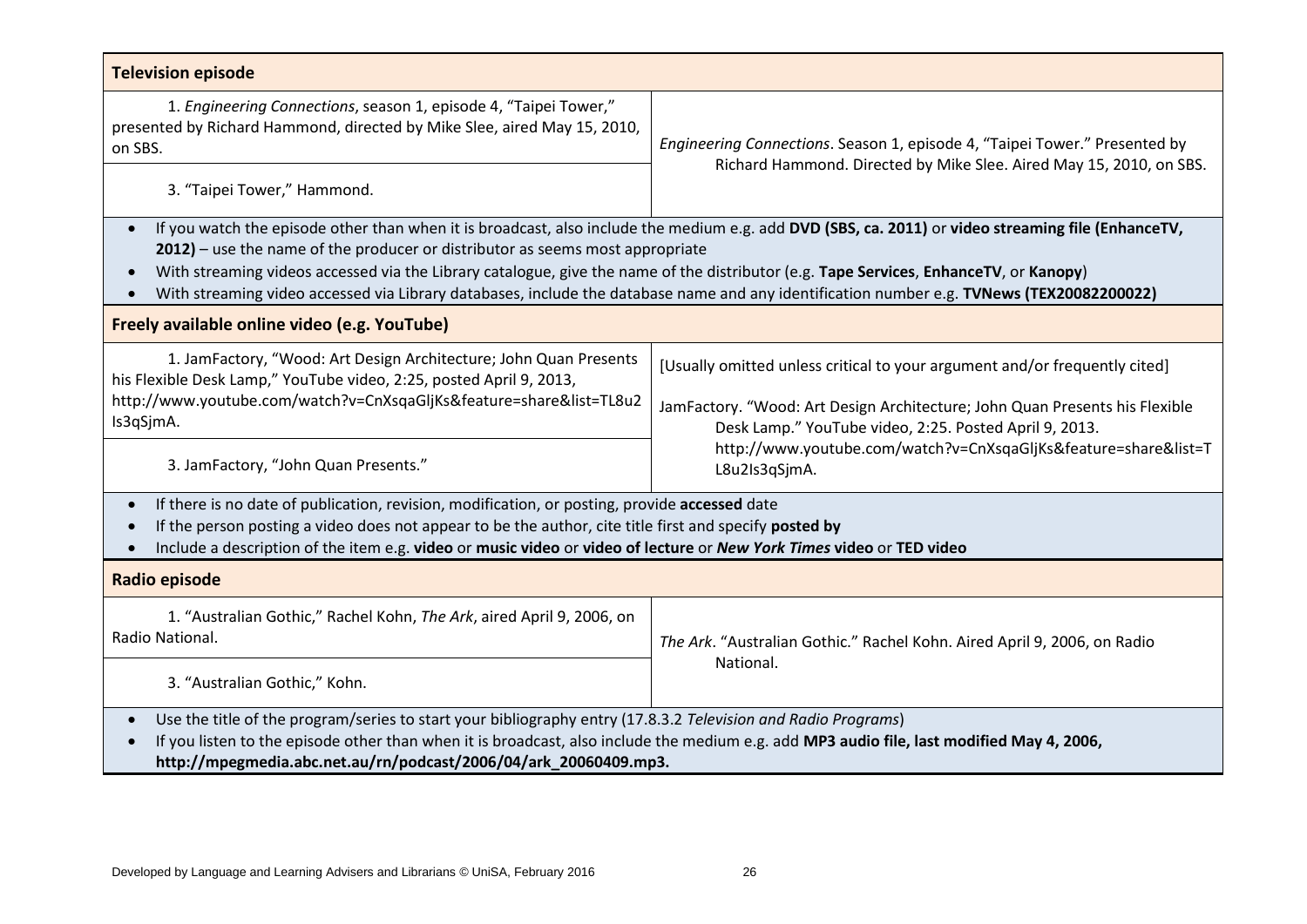| Interviews - radio, television                                                                                                                                                                                                                                                                |                                                                                                                                                                                                |  |  |
|-----------------------------------------------------------------------------------------------------------------------------------------------------------------------------------------------------------------------------------------------------------------------------------------------|------------------------------------------------------------------------------------------------------------------------------------------------------------------------------------------------|--|--|
| 1. Bindi Cole, interview by Kate O'Toole, Guestroom, 105.7 ABC<br>Darwin, September 26, 2011,<br>http://mpegmedia.abc.net.au/local/darwin/201102/r711038_5558092.mp3.                                                                                                                         | [Usually omitted unless critical to your argument and/or frequently cited]<br>Cole, Bindi. Interview by Kate O'Toole. Guestroom. 105.7 ABC Darwin.                                             |  |  |
| 3. Cole, interview.                                                                                                                                                                                                                                                                           | September 26, 2011.<br>http://mpegmedia.abc.net.au/local/darwin/201102/r711038_5558092.<br>mp3.                                                                                                |  |  |
| Treat the interviewee as the author (Turabian 17.8.3.3 Interviews)<br>$\bullet$                                                                                                                                                                                                               |                                                                                                                                                                                                |  |  |
| <b>Music recording (e.g. CDs, iTunes)</b>                                                                                                                                                                                                                                                     |                                                                                                                                                                                                |  |  |
| 1. Amanda Palmer, "Makin' Whoopee," by Walter Donaldson and<br>Gus Kahn, recorded March 7, 2010, Sydney Opera House, on Amanda<br>Palmer Goes Down Under, Liberator Music, 2011, MP3 audio file.                                                                                              | Palmer, Amanda. "Makin' Whoopee." By Walter Donaldson and Gus Kahn.<br>Recorded March 7, 2010, Sydney Opera House. On Amanda Palmer<br>Goes Down Under. Liberator Music, 2011. MP3 audio file. |  |  |
| 2. Palmer, "Makin' Whoopee."                                                                                                                                                                                                                                                                  |                                                                                                                                                                                                |  |  |
| See 14.276 Musical recordings and Turabian 17.8.4 Sound Recordings<br>$\bullet$<br>Include details needed to distinguish the recording from others e.g. date and place of recording, name of recording company, conductor, key musicians,<br>$\bullet$<br>medium, any identification numbers  |                                                                                                                                                                                                |  |  |
| <b>Lecture recording</b>                                                                                                                                                                                                                                                                      |                                                                                                                                                                                                |  |  |
| 1. Jim Moss, "Week 9: Classification and Order" (lecture), Reading<br>Visual Culture 1 VSAR 1100, recorded May 13, 2013, University of South<br>Australia, streaming video.                                                                                                                   | Moss, Jim. "Week 9: Classification and Order." Lecture. Reading Visual Culture 1<br>VSAR 1100. Recorded May 13, 2013. University of South Australia.<br>Streaming video.                       |  |  |
| 3. Moss, "Classification and Order."                                                                                                                                                                                                                                                          |                                                                                                                                                                                                |  |  |
| Lectures are cited similarly to musical recordings - see 14.277 Recordings of literature, lectures, and such and Turabian 17.8.4 Sound Recordings<br>$\bullet$<br>Verify with your tutor or Course Coordinator whether it is appropriate to cite a lecture recording in your academic writing |                                                                                                                                                                                                |  |  |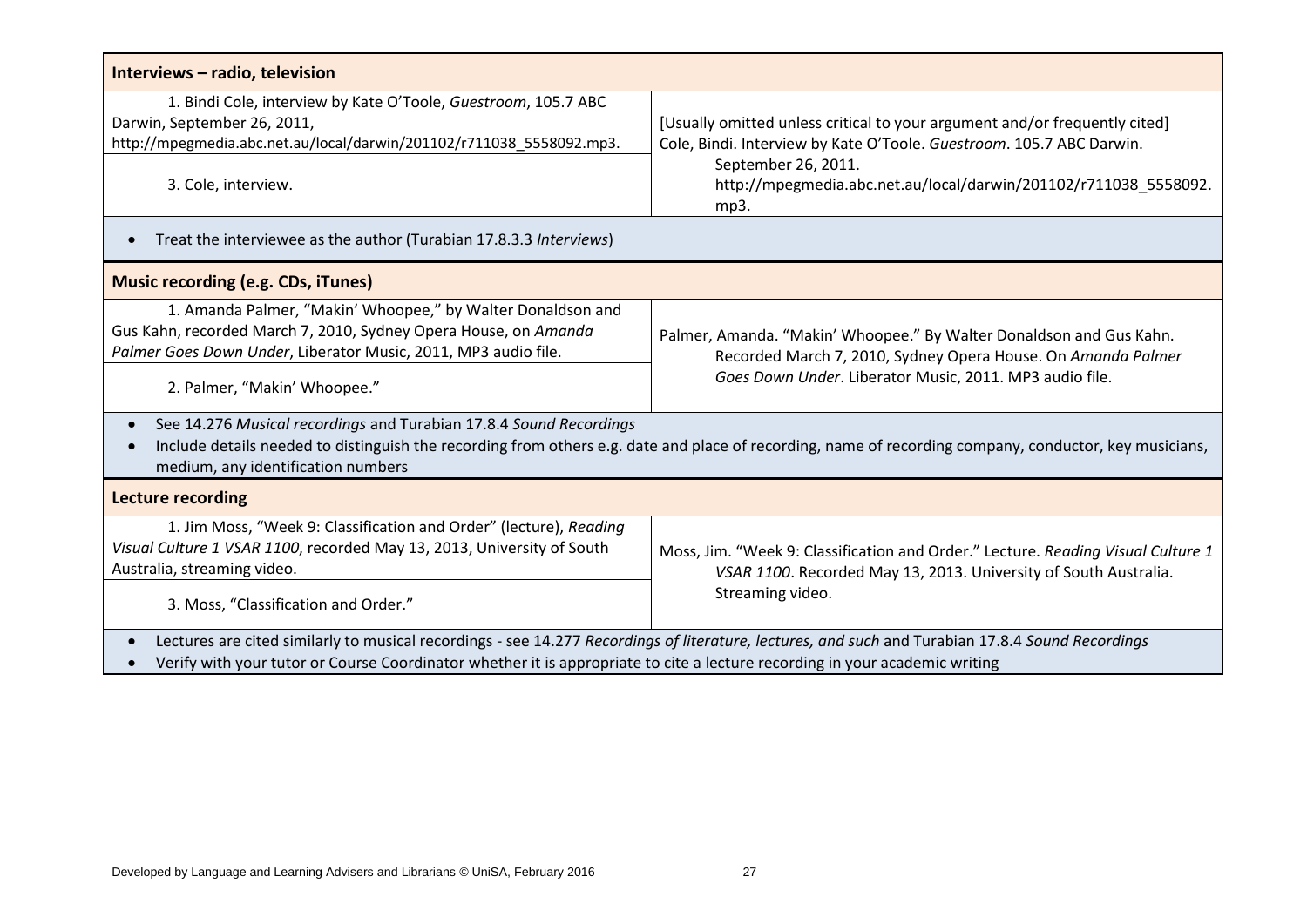# **Other**

| $\bullet$                                                                                                                                                                                                                                                                                                                                                                                                                                                                | For legal and public documents, such as legislation, cases, and parliamentary reports, refer to the Australian Guide to Legal Citation, 3rd ed.<br>The Chicago Manual of Style recommends following a specialised citation style for this material, and in the Australian context this is the AGLC |  |  |
|--------------------------------------------------------------------------------------------------------------------------------------------------------------------------------------------------------------------------------------------------------------------------------------------------------------------------------------------------------------------------------------------------------------------------------------------------------------------------|----------------------------------------------------------------------------------------------------------------------------------------------------------------------------------------------------------------------------------------------------------------------------------------------------|--|--|
| Entry in well-known reference works (e.g. major dictionaries and encyclopedias)                                                                                                                                                                                                                                                                                                                                                                                          |                                                                                                                                                                                                                                                                                                    |  |  |
| <b>Basic format for Footnote or Endnote</b>                                                                                                                                                                                                                                                                                                                                                                                                                              | <b>Corresponding bibliographic entry</b>                                                                                                                                                                                                                                                           |  |  |
| 1. Oxford English Dictionary, 3rd ed., s.v. "post-materialism," term<br>added December 2006, http://www.oed.com/view/Entry/263816.                                                                                                                                                                                                                                                                                                                                       | [Usually omitted unless critical to your argument and/or frequently cited]                                                                                                                                                                                                                         |  |  |
| <b>Subsequent Notes</b><br>3. Oxford English Dictionary, "post-materialism."                                                                                                                                                                                                                                                                                                                                                                                             |                                                                                                                                                                                                                                                                                                    |  |  |
| Facts of publication (e.g. publisher's name) can be excluded from notes but specify editions other than the first (Turabian 17.5.3 Reference Works)<br>$\bullet$<br>Online material - include date the entry was published or revised, if available, otherwise date of access (14.248 Dictionaries and encyclopedias online)<br>$\bullet$<br>Use s.v. (sub verbo, "under the word") for works arranged by key terms (14.247 Dictionaries and encyclopedias)<br>$\bullet$ |                                                                                                                                                                                                                                                                                                    |  |  |
| Entry in specialised or less well-known reference works - print example                                                                                                                                                                                                                                                                                                                                                                                                  |                                                                                                                                                                                                                                                                                                    |  |  |
| 1. Philip Goad, s.v. "Wardle, John," in The Encyclopedia of Australian<br>Architecture, ed. Philip Goad and Julie Willis (Port Melbourne, VIC:<br>Cambridge University Press, 2012), 751.                                                                                                                                                                                                                                                                                | Goad, Philip. S.v. "Wardle, John." In The Encyclopedia of Australian<br>Architecture, edited by Philip Goad and Julie Willis, 751-752. Port                                                                                                                                                        |  |  |
| 3. Goad, "Wardle, John," 752.                                                                                                                                                                                                                                                                                                                                                                                                                                            | Melbourne, VIC: Cambridge University Press, 2012.                                                                                                                                                                                                                                                  |  |  |
| Where entries are more substantial and individually authored cite by author name (14.248 Dictionaries and encyclopedias online)                                                                                                                                                                                                                                                                                                                                          |                                                                                                                                                                                                                                                                                                    |  |  |
| Entry in specialised or less well-known reference works - online example                                                                                                                                                                                                                                                                                                                                                                                                 |                                                                                                                                                                                                                                                                                                    |  |  |
| 1. David Woodruff Smith, s.v. "Phenomenology," in Stanford<br>Encyclopedia of Philosophy, Fall 2011 ed., ed. Edward N. Zalta (Stanford, CA:<br>Stanford University, 2011), par. 8,<br>http://plato.stanford.edu/archives/fall2011/entries/phenomenology/.<br>3. Smith, "Phenomenology," par. 6.                                                                                                                                                                          | Smith, David Woodruff. S.v. "Phenomenology." In Stanford Encyclopedia of<br>Philosophy, Fall 2011 ed., edited by Edward N. Zalta. Stanford, CA:<br>Stanford University, 2011.<br>http://plato.stanford.edu/archives/fall2011/entries/phenomenolog<br>$y/$ .                                        |  |  |
|                                                                                                                                                                                                                                                                                                                                                                                                                                                                          |                                                                                                                                                                                                                                                                                                    |  |  |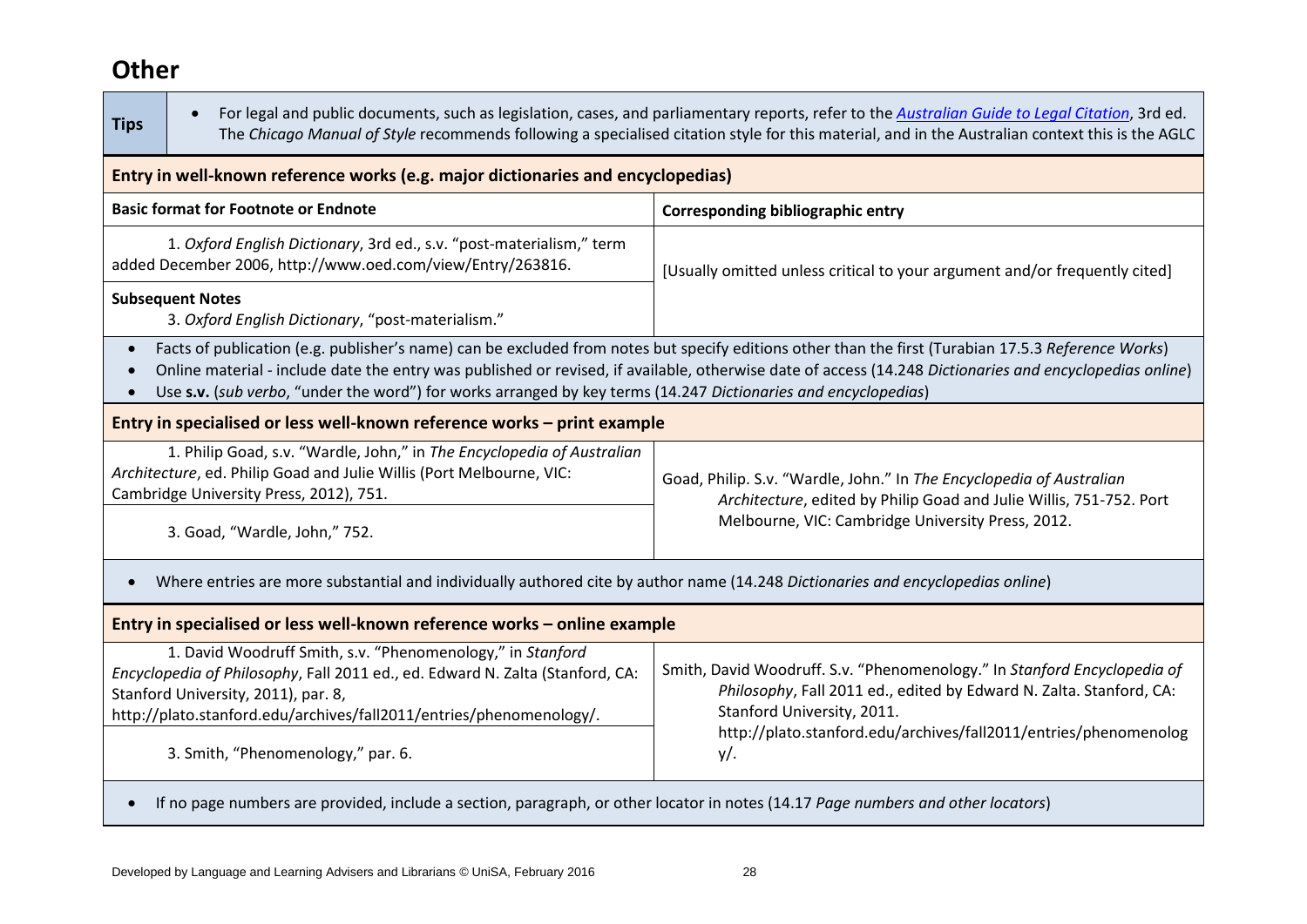| Live performance                                                                                                                                                                                                                                                                                                                                                                                                                                                                        |                                                                                                                                                                                                                                                                                                                                                                                                     |  |
|-----------------------------------------------------------------------------------------------------------------------------------------------------------------------------------------------------------------------------------------------------------------------------------------------------------------------------------------------------------------------------------------------------------------------------------------------------------------------------------------|-----------------------------------------------------------------------------------------------------------------------------------------------------------------------------------------------------------------------------------------------------------------------------------------------------------------------------------------------------------------------------------------------------|--|
| 1. Laurie Anderson, performance artist, "Duets on Ice," Anne and<br>Gordon Samstag Museum of Art, Adelaide, SA, March 1, 2013.                                                                                                                                                                                                                                                                                                                                                          | [Usually omitted unless critical to your argument and/or frequently cited -<br>by preference incorporate in text body]                                                                                                                                                                                                                                                                              |  |
| 3. Anderson, "Duets on Ice."                                                                                                                                                                                                                                                                                                                                                                                                                                                            |                                                                                                                                                                                                                                                                                                                                                                                                     |  |
| $\bullet$<br>(Turabian 17.8.2 Live Performance)                                                                                                                                                                                                                                                                                                                                                                                                                                         | Include title of work, author, key performers and their roles, venue location and date, and medium (for recordings and broadcasts) as appropriate                                                                                                                                                                                                                                                   |  |
| <b>Thesis</b>                                                                                                                                                                                                                                                                                                                                                                                                                                                                           |                                                                                                                                                                                                                                                                                                                                                                                                     |  |
| 1. Jessica Lynn James, "Alcohol with an Attitude: Reducing<br>Aggression in Drinking Establishments through Interior Design" (Master's<br>thesis, Iowa State University, 2009),<br>http://search.proquest.com/docview/304907139/, 31.<br>3. James, "Alcohol with an Attitude," 56-57.                                                                                                                                                                                                   | James, Jessica Lynn. "Alcohol with an Attitude: Reducing Aggression in<br>Drinking Establishments through Interior Design." Master's thesis,<br>Iowa State University, 2009.<br>http://search.proquest.com/docview/304907139/.                                                                                                                                                                      |  |
| See 14.224 Theses and dissertations, 14.271 Library and other commercial databases, and Turabian 17.6.1 Theses and Dissertations                                                                                                                                                                                                                                                                                                                                                        |                                                                                                                                                                                                                                                                                                                                                                                                     |  |
| <b>Conference paper</b>                                                                                                                                                                                                                                                                                                                                                                                                                                                                 |                                                                                                                                                                                                                                                                                                                                                                                                     |  |
| 1. Pelin Arslan, Fiammetta Costa, and Federico Casalegno, "Service<br>Design for Social Interaction: Mobile Technologies for a Healthier Lifestyle,"<br>in Design Research Society 2012: Bangkok; Conference Proceedings, ed.<br>Praima Israsena, Juthamas Tangsantikul, and David Durling (Bangkok:<br>Chulalongkorn University, 2012), 1:33.<br>http://www.designresearchsociety.org/docs-procs/drs2012/drs2012-1.pdf.<br>3. Arslan, Costa, and Casalegno, "Service Design for Social | Arslan, Pelin, Fiammetta Costa, and Federico Casalegno. "Service Design for<br>Social Interaction: Mobile Technologies for a Healthier Lifestyle." In<br>Design Research Society 2012: Bangkok; Conference Proceedings,<br>edited by Praima Israsena, Juthamas Tangsantikul, and David<br>Durling, 1: 31-40. Bangkok: Chulalongkorn University, 2012.<br>http://www.designresearchsociety.org/docs- |  |

3. Arslan, Costa, and Casalegno, "Service Design for Social Interaction," 1: 38.

Papers in published proceedings are cited similarly to book chapters (14.226 *Lectures, papers presented at meetings, and the like*)

If there are multiple volumes to the proceedings, specify before the page number/s (14.123 *Citing a particular volume in a note*)

To cite the proceedings, follow the format for citing an edited book

For unpublished papers, provide the author, title, conference name, location and date – use **paper presented at**…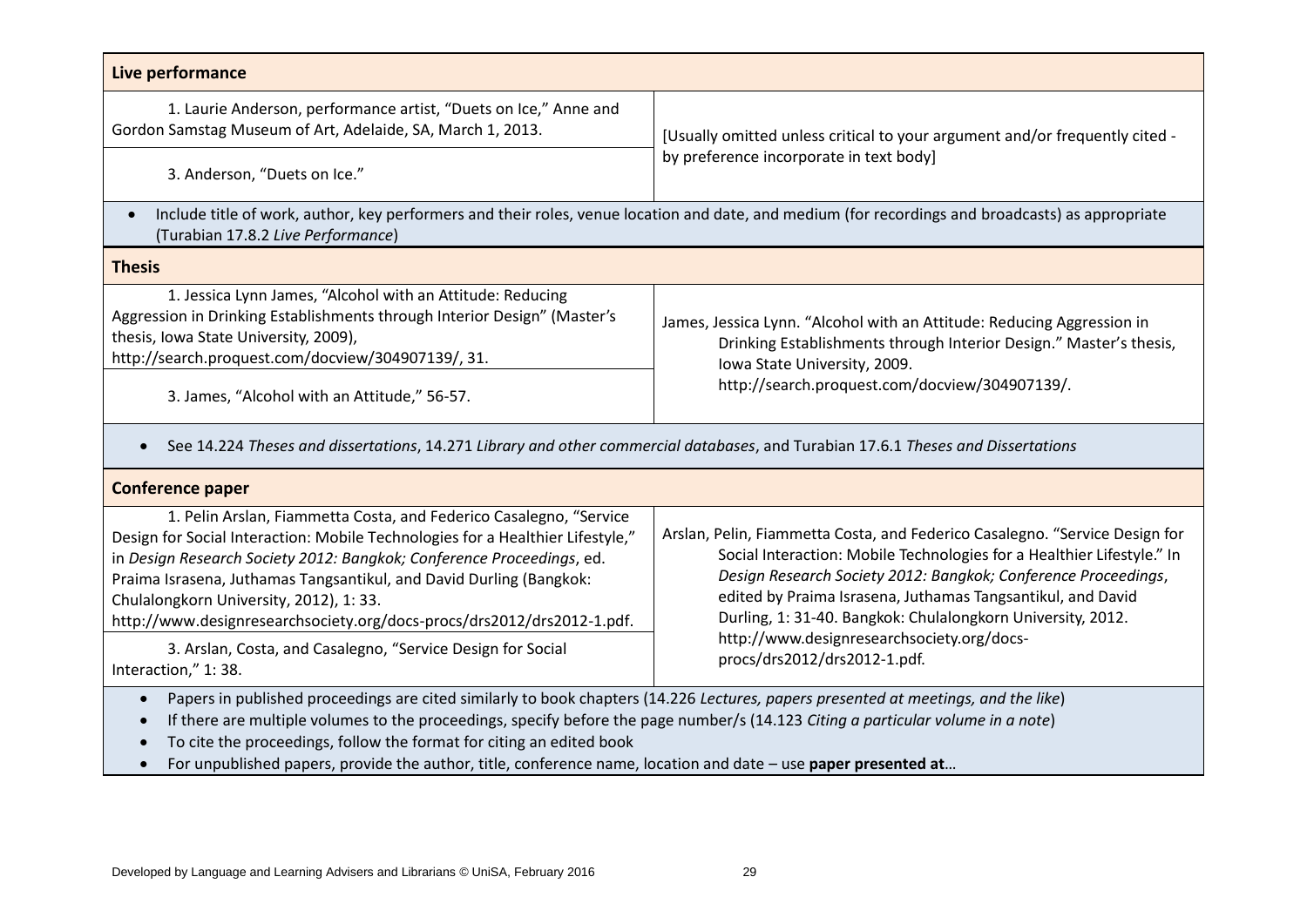| Patent                                                                                                                                                                                                                                                                                                                                                                                            |                                                                                                                                                                                                               |  |  |
|---------------------------------------------------------------------------------------------------------------------------------------------------------------------------------------------------------------------------------------------------------------------------------------------------------------------------------------------------------------------------------------------------|---------------------------------------------------------------------------------------------------------------------------------------------------------------------------------------------------------------|--|--|
| 1. Anantha Pradeep, Shark Repellent System, US Patent<br>20130122762-A1, filed November 10, 2011, and issued May 16, 2013.                                                                                                                                                                                                                                                                        | Pradeep, Anantha. Shark Repellent System. US Patent 20130122762-A1,<br>filed November 10, 2011, and issued May 16, 2013.                                                                                      |  |  |
| 3. Pradeep, Shark Repellent System.                                                                                                                                                                                                                                                                                                                                                               |                                                                                                                                                                                                               |  |  |
| See 14.230 Patents<br>$\bullet$                                                                                                                                                                                                                                                                                                                                                                   |                                                                                                                                                                                                               |  |  |
| <b>Standard</b>                                                                                                                                                                                                                                                                                                                                                                                   |                                                                                                                                                                                                               |  |  |
| 1. Joint Technical Committee SF-023 Occupational Protective Gloves,<br>Occupational protective gloves: Part 3; Protection against mechanical risks,<br>2nd ed., AS/NZS 2161.3:2005 (Sydney: Standards Australian; Wellington:<br>Standards New Zealand), 6, SAI Global.                                                                                                                           | Joint Technical Committee SF-023, Occupational Protective Gloves.<br>Occupational protective gloves: Part 3; Protection against<br>mechanical risks. 2nd ed. AS/NZS 2161.3:2005. Sydney: Standards            |  |  |
| 3. Joint Technical Committee SF-023, Occupational Protective<br>Gloves, 15.                                                                                                                                                                                                                                                                                                                       | Australian; Wellington: Standards New Zealand. SAI Global.                                                                                                                                                    |  |  |
| See 14.249 Pamphlets, reports, and the like<br>$\bullet$<br>To ensure that the publication can be successfully located by anyone following up your references include as a minimum the standard name and<br>number, details of any publication in which the standard has been published/the issuing agency, and the word standard if the type of material is<br>not clear from other elements     |                                                                                                                                                                                                               |  |  |
| Pamphlets, corporate reports, brochures and similar                                                                                                                                                                                                                                                                                                                                               |                                                                                                                                                                                                               |  |  |
| 1. Australian Copyright Council, Artists and Copyright, Information<br>Sheet G033v15 (Strawberry Hills, NSW: Australian Copyright Council, 2012),<br>5,<br>http://www.copyright.org.au/admin/cms-acc1/_images/3428385645040468<br>61d3bf.pdf.                                                                                                                                                     | Australian Copyright Council. Artists and Copyright. Information Sheet<br>G033v15. Strawberry Hills, NSW: Australian Copyright Council, 2012.<br>http://www.copyright.org.au/admin/cms-acc1/_images/342838564 |  |  |
| 3. Australian Copyright Council, Artists and Copyright, 6.                                                                                                                                                                                                                                                                                                                                        | 504046861d3bf.pdf.                                                                                                                                                                                            |  |  |
| Cite these similarly to books (14.249 Pamphlets, reports, and the like)<br>$\bullet$<br>Include and series title after the publication title (14.128 Series titles, numbers, and editors)<br>If no individual author's name is given, use the name of the issuing association, organisation, or corporation as author even when this body is also<br>the publisher (14.92 Organization as author) |                                                                                                                                                                                                               |  |  |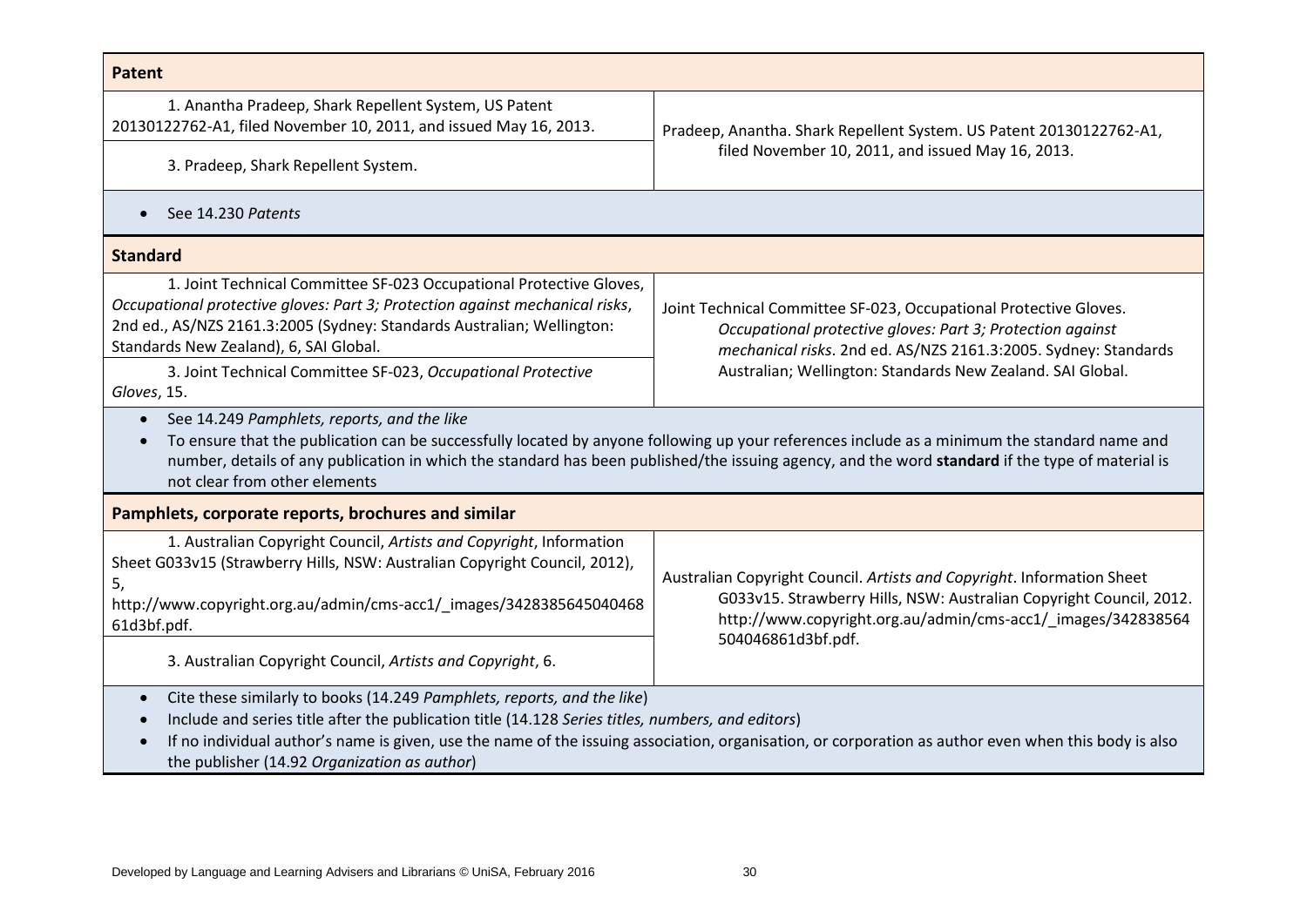| <b>Blog post</b>                                                                                                                                                                                                                                    |                                                                            |  |  |
|-----------------------------------------------------------------------------------------------------------------------------------------------------------------------------------------------------------------------------------------------------|----------------------------------------------------------------------------|--|--|
| 1. Tim Brown, "The UK Government Shows How to Design for<br>Simplicity," Design Thinking (blog), November 6, 2012,<br>http://designthinking.ideo.com/?p=707.                                                                                        | [Usually omitted unless critical to your argument and/or frequently cited] |  |  |
| 3. Brown, "UK Government."                                                                                                                                                                                                                          | Brown, Tim. Design Thinking (blog). http://designthinking.ideo.com/.       |  |  |
| If a blog is associated with another publication (such as a newspaper), indicate this by including the title of that publication after the blog title<br>(14.246 Citations of blog entries)                                                         |                                                                            |  |  |
| Comment on a blog post                                                                                                                                                                                                                              |                                                                            |  |  |
| 1. Delilah Holmes, July 24, 2013 (11:42 a.m.), comment on lan<br>Forster, "Maya Lin Examines Disappearing Bodies of Water," Art:21 Blog,<br>July 12, 2013,<br>http://blog.art21.org/2013/07/12/maya-lin-examines-disappearing-bodies-<br>of-water/. | [Omit from bibliography]                                                   |  |  |
| 3. Holmes, comment on Forster, "Maya Lin."                                                                                                                                                                                                          |                                                                            |  |  |
| There is no need to add (blog) if the word blog is part of the blog name (14.246 Citations of blog entries)                                                                                                                                         |                                                                            |  |  |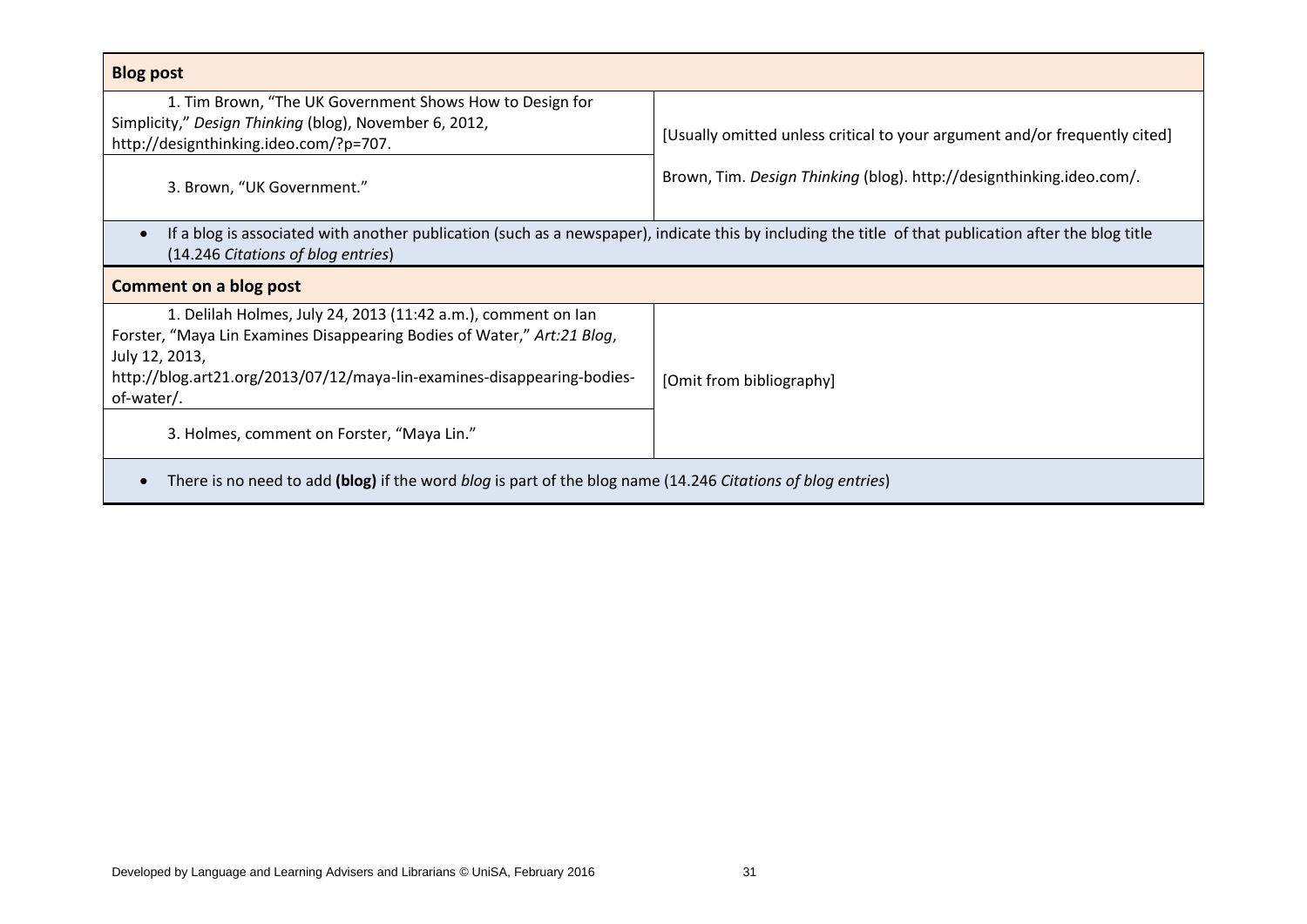# **Working with EndNote**

## **Tips for using EndNote with Chicago notes and bibliography style**

EndNote is reference management software that will keep track of your references and help you to format these in Chicago Style when working in Word. Download EndNote via the Library's [EndNote Research Guide](http://unisa.libguides.com/endnote) (http://[guides.library.unisa.edu.au/friendly.php?s=endnote\)](http://guides.library.unisa.edu.au/friendly.php?s=endnote).

### **Use EndNote and the Style Manual in conjunction**

EndNote does not replace the Style Manual. The Style Manual helps you to see in which fields you need to enter information in an EndNote record. The EndNote output styles will not always be able to achieve the exact layout required and in this case you may need to edit the output style or make manual adjustments.

### **Output style - which one?**

The output style arranges notes and bibliography to a predetermined format that includes punctuation and abbreviations. Depending on when you installed EndNote or last updated your style files, you will need to select **Chicago 16th Footnote** or **Chicago 16th A** as the output style in EndNote and Word.

Thomson Reuters (the company that provides EndNote) may make changes to styles to better ensure their consistency with the latest version of the style manual. The most recent version of a style is available for download from [EndNote Output Styles](http://endnote.com/downloads/styles) [\(http://endnote.com/downloads/styles\)](http://endnote.com/downloads/styles). Search for "Chicago Manual of Style 16th Edition Footnote (A)" in **Style or Journal Name** to find the latest version.

### **Entering data in EndNote**

Make sure that you have data entered in the fields needed for EndNote to accurately generate your notes and bibliography in Chicago style. For example:

- if a title is to be cited more than once in the same document, subsequent citations should use the short form of the author's name and the title. EndNote will automatically use the **Short Title** field but this is usually not populated automatically when you directly import records (e.g. from a Library database). You will need to enter a short title or EndNote will include the full title.
- for electronic resources (works consulted online) include a Digital Object Identifier (DOI) where this is available. If not, enter the web address in the **URL** field ("stable" or "permanent" URLS are best). Ensure that the reference type is correct (e.g. "Electronic Article" not "Journal Article").

### **Headline-style capitalisation**

The EndNote Chicago 16th Footnote output style is set for "headline style capitalisation" by default, as required by the style in most instances. Generally it is best to enter titles in EndNote as they need to appear for the style you intend to use.

In some cases you will need to manually amend your notes and bibliography to override EndNote's automatic headline-style capitalisation. For example:

- for foreign titles sentence style is preferred
- acronyms (e.g. AGDA) need to be capitalised.

*See* **Manually adjusting references** below.